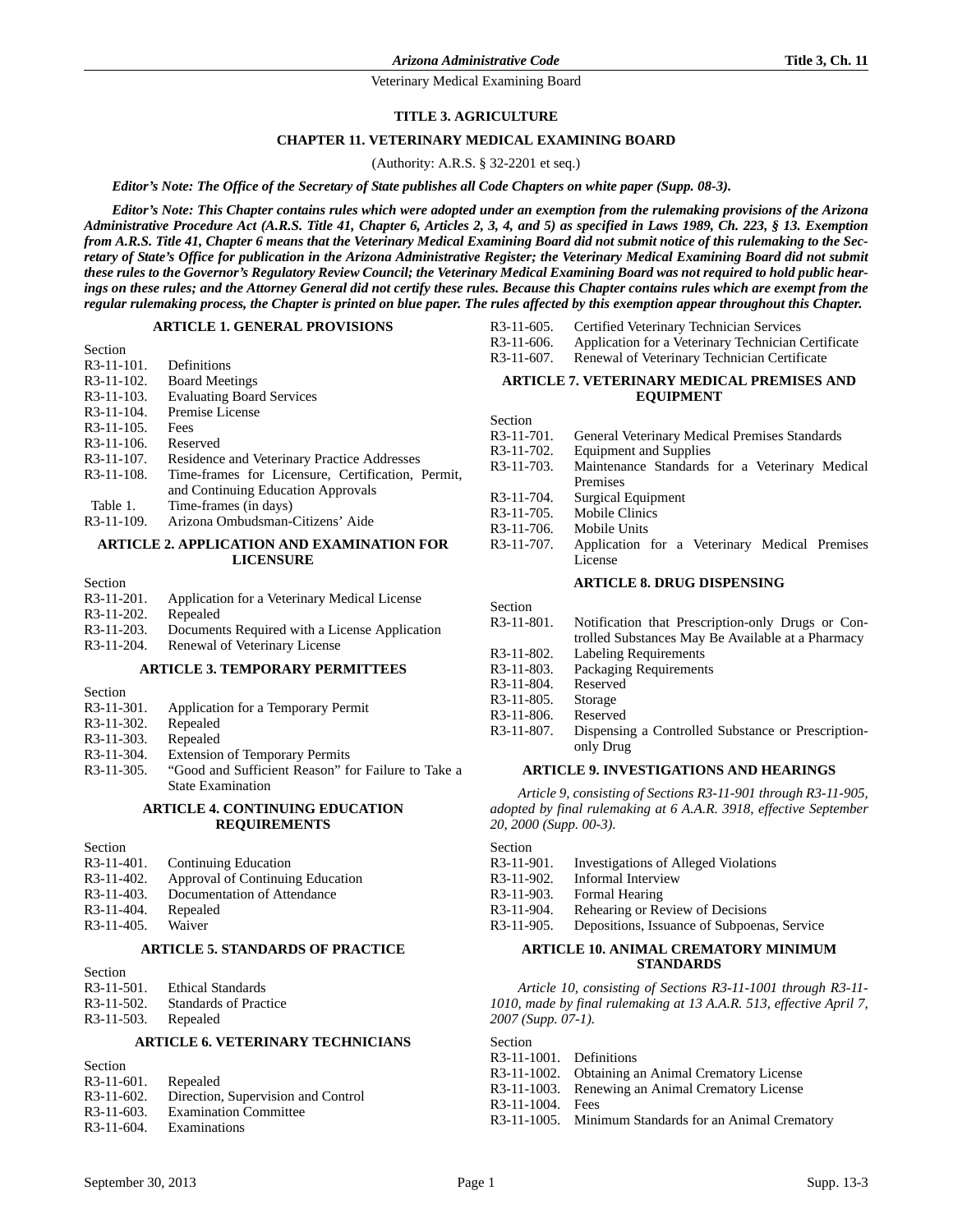- R3-11-1006. Minimum Operating Standards for an Animal Crematory R3-11-1007. Written Procedures Required
- 
- R3-11-1008. Recordkeeping Requirements
- R3-11-1009. Change in Responsible Owner
- R3-11-1010. Change in Operator

### **ARTICLE 1. GENERAL PROVISIONS**

*Editor's Note: The following Section was amended under an exemption from A.R.S. Title 41, Chapter 6 which means that the Department did not submit notice of this rulemaking to the Secretary of State's Office for publication in the Arizona Administrative Register; the Department did not submit these rules to the Governor's Regulatory Review Council for review; the Department was not required to hold public hearings on these rules; and the Attorney General has not certified these rules.* 

### **R3-11-101. Definitions**

- **A.** The definitions in A.R.S. §§32-2201, 32-2216(B), 32- 2231(D), 32-2232(23), and 32-2281(E) apply to this Chapter.
- **B.** Additionally, in this Chapter unless otherwise specified:
	- 1. "Administrative completeness review" means the Board's process for determining that an individual has provided all of the information and documents required by A.R.S. §§ 32-2201 through 32-2296 and this Chapter for an application.
	- 2. "Animal owner" means an individual who has all or part of the lawful right to an animal or an individual designated by the animal owner to act on the animal owner's behalf.
	- 3. "Applicant" means an individual requesting a certificate, permit, license, or continuing education approval from the Board.
	- 4. "Application packet" means the fees, forms, documents, and additional information the Board requires to be submitted by an applicant or on the applicant's behalf.
	- 5. "Compartment" means an enclosure provided to contain an animal.
	- 6. "Continuing education" means completing or presenting a workshop, seminar, lecture, conference, class, or instruction related to the:
		- a. Practice of veterinary medicine if a veterinarian, or
		- b. Work of a veterinary technician if a veterinary technician.
	- 7. "Credit hour" means one clock hour of participation in continuing education.
	- 8. "Current" means up to date and extending to the present time.
	- 9. "Days" means calendar days.
	- 10. "Direction, supervision, and control" means:
		- a. Pertaining to veterinary technicians, the written or oral instructions of a veterinarian responsible for an animal; or
		- b. Pertaining to temporary permittees, the same as direct and personal instruction, control, or supervision as stated in A.R.S. § 32-2216(B).
	- 11. "Disciplinary action" means a proceeding brought by the Board under A.R.S. Title 32, Chapter 21 or this Chapter.
	- 12. "ECFVG" means Educational Commission for Foreign Veterinary Graduates.
	- 13. "Hours of operation" means the specific time during which a licensed veterinary medical premises is open to the public for business.
	- 14. "Housed" means an animal is maintained in a compartment.
	- 15. "Livestock" livestock and ratites as defined in A.R.S. §§ 3-1201 (5) and (10).
- 16. "Medication" means an over-the-counter drug defined in A.R.S. § 32-1901, prescription-only drug, prescriptiononly device defined in A.R.S. § 32-1901, or controlled substance.
- 17. "Mobile clinic" means a self-contained trailer, van, or mobile home not attached to the ground designed to function as a self-contained clinic.
- 18. "Mobile unit" means a vehicle from which out-patient veterinary medical services are delivered to temporary sites and that is not designed to function as a self-contained clinic.
- 19. "Over-the-counter drug" means the same as prescribed in A.R.S. § 32-1901.
- 20. "Party" means the same as prescribed in A.R.S. § 41- 1001.
- 21. "PAVE" means Program for Assessment of Veterinary Education Equivalence.
- 22. "Personnel" means any individual, licensed by the Board or unlicensed, who works on a veterinary medical premises.
- 23. "Physical plant" means a building or an area within a building housing a licensed veterinary medical premise, including the architectural, structural, mechanical, electrical, plumbing, and fire protection elements of the building.
- 24. "Prescription-only drug" means the same as prescribed in A.R.S. § 32-1901.
- 25. "RACE" means Registry of Approved Continuing Education and is a subdivision of the American Association of Veterinary State Boards.
- 26. "Sanitize" means to disinfect and reduce pathogen counts, including bacteria, viruses, mold, and fungi.
- 27. "Scientific meeting" means a live presentation of continuing education that is not provided at a veterinary college.
- 28. "Sharps container" means a puncture resistant, leak-proof container that can be closed and is used for handling, storing, transporting, and disposing of objects that may cut or penetrate skin or mucosa, such as needles, scalpel blades, or razor blades.
- 29. "Veterinary medical premise" means a physical plant licensed by the Board on which veterinary medical services will be performed.
- 30. "Veterinary medical services" means the acts listed in A.R.S. § 32-2201(27).

# **Historical Note**

Former Rule 2; Former Section R3-11-02 repealed, new Section R3-11-02 adopted effective March 23, 1979 (Supp. 79-2). Former Section R3-11-02 renumbered as Section R3-11-102 and amended by adding subsections (C) and (D) effective February 24, 1988 (Supp. 88-1).

- Former Section R3-11-101 renumbered to R3-11-102, new Section R3-11-101 renumbered from R3-11-102 and
- amended effective August 31, 1995 (Supp. 95-3). Amended by final rulemaking at 6 A.A.R. 3918, effective September 20, 2000 (Supp. 00-3). Amended by final

rulemaking at 11 A.A.R. 5455, effective February 4, 2005 (Supp. 05-4). Amended by final rulemaking at 12 A.A.R.

4070, effective December 4, 2006 (Supp. 06-4). Amended by final rulemaking at 14 A.A.R. 3596, effective November 8, 2008 (Supp. 08-3). Amended by final

rulemaking at 19 A.A.R. 1886, effective October 7, 2013 (Supp. 13-3).

*Editor's Note: The following Section was amended under an exemption from A.R.S. Title 41, Chapter 6 which means that the*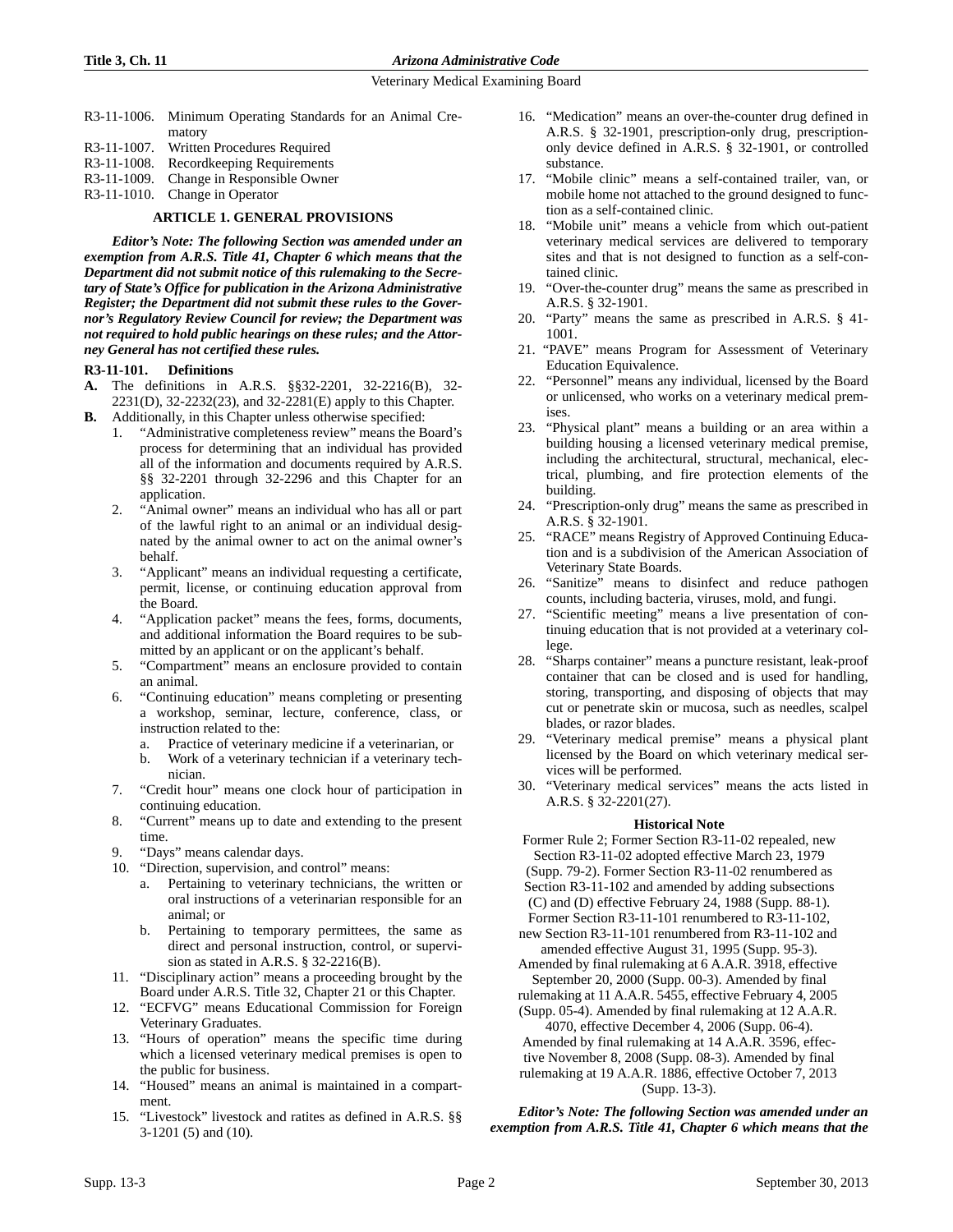*Department did not submit notice of this rulemaking to the Secretary of State's Office for publication in the Arizona Administrative Register; the Department did not submit these rules to the Governor's Regulatory Review Council for review; the Department was not required to hold public hearings on these rules; and the Attorney General has not certified these rules.*

### **R3-11-102. Board Meetings**

The Board shall:

- 1. Hold its annual meeting in June of each year;
- 2. Make the date, time, and place of its annual meeting available to the public at least 20 days before the date of the annual meeting; and
- 3. Post notice of a special meeting on its web site and bulletin board at least 24 hours before the special meeting.

#### **Historical Note**

- Former Rule 1; Former Section R3-11-01 repealed, new Section R3-11-01 adopted effective March 23, 1979
- (Supp. 79-2). Former Section R3-11-01 renumbered with-
- out change as Section R3-11-101 effective February 24,

1988 (Supp. 88-1). Former Section R3-11-102 renum-

bered to R3-11-101, new Section R3-11-102 renumbered

from R3-11-101 and amended effective August 31, 1995

(Supp. 95-3). Amended by final rulemaking at 6 A.A.R. 3918, effective September 20, 2000 (Supp. 00-3).

Amended by final rulemaking at 11 A.A.R. 5455, effec-

tive February 4, 2005 (Supp. 05-4). Amended by final rulemaking at 19 A.A.R. 1886, effective October 7, 2013

(Supp. 13-3).

### **R3-11-103. Evaluating Board Services**

Under A.R.S. § 32-2207(8)(c), a member of the public may evaluate the services provided by the Board by:

- 1. Submitting an evaluation form provided by the Board at the time services are provided.
- 2. Submitting comments through the Board's web site,
- 3. Submitting a letter to the Board, and
- 4. Attending and speaking at a Board meeting.

### **Historical Note**

Former Rule 3; Former Section R3-11-03 repealed, new Section R3-11-03 adopted effective March 23, 1979 (Supp. 79-2). Former Section R3-11-03 repealed, new Section R3-11-03 adopted effective November 18, 1982 (Supp. 82-6). Former Section R3-11-03 renumbered without change as Section R3-11-103 effective February 24, 1988 (Supp. 88-1). Amended effective August 31, 1995 (Supp. 95-3). Amended by final rulemaking at 6 A.A.R. 3918, effective September 20, 2000 (Supp. 00-3). Amended by final rulemaking at 14 A.A.R. 3596, effective November 8, 2008 (Supp. 08-3). R3-11-103 renumbered to R3-11-204; new Section R3-11-103 made by final rulemaking at 19 A.A.R. 1886, effective October 7, 2013 (Supp. 13-3).

### **R3-11-104. Premise License**

The veterinary medical premise license shall be maintained in the premise for which it is issued.

### **Historical Note**

Adopted effective April 26, 1984 (Supp. 84-2). Former Section R3-11-04 amended and renumbered as Section R3-11-104 effective February 24, 1988 (Supp. 88-1).

*Editor's Note: The following Section was amended under an exemption from A.R.S. Title 41, Chapter 6 which means that the Department did not submit notice of this rulemaking to the Secretary of State's Office for publication in the Arizona Administrative Register; the Department did not submit these rules to the Gover-* *nor's Regulatory Review Council for review; the Department was not required to hold public hearings on these rules; and the Attorney General has not certified these rules. These rules were subsequently amended under the regular rulemaking process.*

### **R3-11-105. Fees**

- **A.** Veterinarian fees are as follows:
	- 1. Regular license application and state examination \$400.00
	- 2. Specialty or endorsement application and state examination - \$750.00
	- 3. License issued in odd-numbered year \$200.00
	- 4. License issued in even-numbered year \$100.00
	- 5. License renewal \$400.00
	- 6. Reinstatement penalty \$50.00
	- 7. Duplicate license \$25.00
	- 8. Temporary permit \$75.00
	- 9. Verification licensure fee \$15.00
- **B.** Veterinary technician fees are as follows:
	- 1. Application and examination \$150.00
	- 2. Certificate issued in odd-numbered year \$50.00
	- 3. Certificate issued in even-numbered year \$25.00
	- 4. Certificate renewal \$100.00
	- 5. Delinquency fee authorized by A.R.S. § 32-2247 \$25.00
	- 6. Duplicate certificate \$20.00
- **C.** Veterinary medical premises fees are as follows:
	- 1. License issued in odd-numbered year \$100.00
	- 2. License issued in even-numbered year \$50.00
	- 3. License renewal \$200.00
	- 4. Duplicate license \$20.00
	- 5. Penalty fee authorized by A.R.S. § 32-2272(E) \$100.00
- **D.** Fees for the duplication or copying of public records under A.R.S. § 39-121.03 are nonrefundable and are as follows:
	- Noncommercial and commercial copy \$.25 per page
	- 2. Copying requiring more than 15 minutes \$5.00 for each 15-minute interval exceeding 15 minutes
	- 3. Directories for noncommercial use \$.05 per name and address
	- 4. Directories for noncommercial use printed on labels \$.10 per name and address
	- 5. Directories for commercial use \$.25 per name and address
	- 6. Directories for commercial use printed on labels \$.30 per name and address
	- 7. A directory in (3), (4), (5), or (6) issued on an electronic medium - \$5.00 and the applicable name and address fee
- **E.** During the pendency of a complaint, the Board shall not charge the veterinarian who is the subject of the complaint or the individual who has filed the complaint, for duplication of public records regarding the complaint.
- **F.** The Board shall charge \$5.00 per copy of the veterinary statutes and rules. A licensee may obtain one free copy of the veterinary statutes and rules each renewal period.
- **G.** The Board shall charge \$10.00 for each audio recording.
- **H.** The Board shall waive the charges in subsection (D) for charitable organizations and government entities.

### **Historical Note**

Former Rule 4; Former Section R3-11-04 repealed, new Section R3-11-04 adopted effective March 23, 1979 (Supp. 79-2). Amended effective February 12, 1980

- (Supp. 80-1). Former Section R3-11-04 repealed, new
- Section R3-11-04 adopted effective Amended effective
- February 24, 1988 (Supp. 88-1). November 18, 1982
- (Supp. 82-6). Renumbered as Section R3-11-05 effective
- April 26, 1984 (Supp. 84-2). Amended effective Novem
	- ber 27, 1984 (Supp. 84-6). Former Section R3-11-05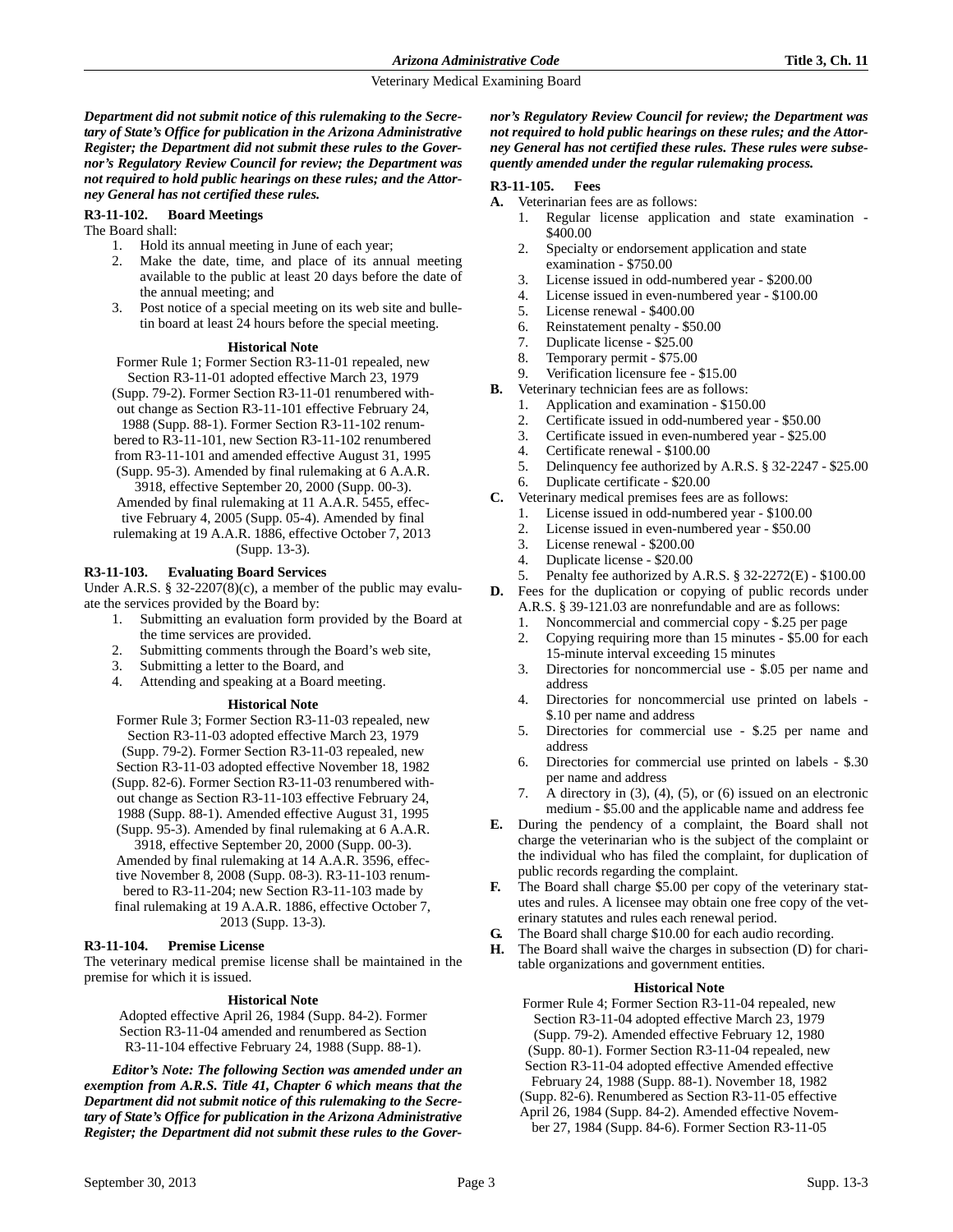amended and renumbered as Section R3-11-105 effective February 24, 1988 (Supp. 88-1). Amended subsection (B)(1) effective May 15, 1989 (Supp. 89-2). Amended effective August 31, 1995 (Supp. 95-3). Amended effective December 11, 1998 (Supp. 98-4). Amended by final rulemaking at 6 A.A.R. 3918, effective September 20, 2000 (Supp. 00-3). Amended by final rulemaking at 11 A.A.R. 5455, effective February 4, 2005 (Supp. 05-4). Amended by final rulemaking at 12 A.A.R. 1384, effective June 4, 2006 (Supp. 06-2). Section amended by emergency rulemaking at 14 A.A.R. 3806, effective September 8, 2008, for 180 days (Supp. 08-3). Amended by final rulemaking at 14 A.A.R. 4398, effective January 3, 2009 (Supp. 08-4). Amended by final rulemaking at 19 A.A.R. 1886, effective October 7, 2013 (Supp. 13-3).

# **R3-11-106. Reserved**

# **R3-11-107. Residence and Veterinary Practice Addresses**

- **A.** Within 20 days after the issuance of a license or certificate, a licensee or certificate holder shall provide written notice to the Board of all residence and veterinary practice addresses.
- **B.** A licensee or certificate holder shall provide written notice to the Board within 20 days after a change of residence or veterinary practice address.

# **Historical Note**

Section R3-11-07 adopted and renumbered as Section R3-11-107 effective February 24, 1988 (Supp. 88-1). Amended effective August 31, 1995 (Supp. 95-3).

Amended by final rulemaking at 6 A.A.R. 3918, effective September 20, 2000 (Supp. 00-3). Amended by final rulemaking at 14 A.A.R. 3596, effective November 8, 2008 (Supp. 08-3). Amended by final rulemaking at 19 A.A.R. 1886, effective October 7, 2013 (Supp. 13-3).

### **R3-11-108. Time-frames for Licensure, Certification, Permit, and Continuing Education Approvals**

- **A.** The overall time-frame described in A.R.S. § 41-1072(2) for each type of approval granted by the Board is set forth in Table 1. The applicant and the Executive Director of the Board may agree in writing to extend the overall time-frame. The overall time-frame and the substantive time-frame may not be extended by more than 25% of the overall time-frame.
- **B.** The administrative completeness review time-frame described in A.R.S. § 41-1072(1) for each type of approval granted by the Board is set forth in Table 1.
	- The administrative completeness review time-frame begins:
		- a. For approval or denial of a temporary permit, when the Board receives the written request for a temporary permit required under R3-11-301(A)(4);
		- b. For approval or denial of a veterinary medical license, when the Board receives the application packet required under R3-11-201(A);
		- c. For approval or denial of a veterinary technician certificate, when the Board receives the application packet required under R3-11-606(A);
		- d. For approval or denial of a veterinary medical premises license, when the Board receives the application packet required under R3-11-707;
		- e. For approval or denial of continuing education, when the Board receives the written request required under R3-11-402(B);
- f. For approval or denial of a waiver of the continuing education requirement, when the Board receives the written request required under R3-11-405(A);
- g. For approval or denial of an animal crematory license, when the Board receives the application packet required under R3-11-1002(B); and
- h. For approval or denial of a license or certificate renewal, when the Board receives a renewal application.
- 2. If an application packet or request submitted under subsection (B)(1) is incomplete, the Board shall send the applicant a written notice specifying the missing document or incomplete information. The administrative completeness review time-frame and the overall time-frame are suspended from the postmark date of the notice until the date the Board receives a complete application packet or request from the applicant.
- If an application packet or request is complete, the Board shall send a written notice of administrative completeness to the applicant.
- 4. If the Board grants a license or approval during the time provided to assess administrative completeness, the Board shall not issue a separate written notice of administrative completeness.
- **C.** The substantive review time-frame described in A.R.S. § 41- 1072(3) is set forth in Table 1 and begins on the postmark date of the notice of administrative completeness.
	- During the substantive review time-frame, the Board may make one comprehensive written request for additional information or documentation. The time-frame for the Board to complete the substantive review is suspended from the postmark date of the comprehensive written request for additional information or documentation until the Board receives the additional information or documentation.
	- The Board shall send a written notice granting a license or other approval to an applicant who meets the qualifications and requirements in A.R.S. § 32-2201 through § 32- 2296 and this Chapter.
	- 3. The Board shall send a written notice of denial to an applicant who fails to meet the qualifications in A.R.S. § 32-2201 through § 32-2296 or this Chapter.
- **D.** The Board shall consider an application withdrawn if, within 360 days from the date on which the materials required under subsection (B)(1) are submitted, the applicant fails to supply the missing information under subsection  $(B)(2)$  or  $(C)(1)$ .
- **E.** An applicant who does not wish an application withdrawn under subsection (D) may request a denial in writing within 360 days from the application submission date.
- **F.** If a time-frame's last day falls on a Saturday, Sunday, or an official state holiday, the next business day will be considered the time-frame's last day.

# **Historical Note**

Adopted effective December 11, 1998 (Supp. 98-4). Amended by final rulemaking at 6 A.A.R. 3918, effective

September 20, 2000 (Supp. 00-3). Amended by final rulemaking at 11 A.A.R. 5455, effective February 4, 2005

(Supp. 05-4). Amended by final rulemaking at 12 A.A.R. 4070, effective December 4, 2006 (Supp. 06-4).

Amended by final rulemaking at 14 A.A.R. 3596, effective November 8, 2008 (Supp. 08-3). Amended by final rulemaking at 19 A.A.R. 1886, effective October 7, 2013 (Supp. 13-3).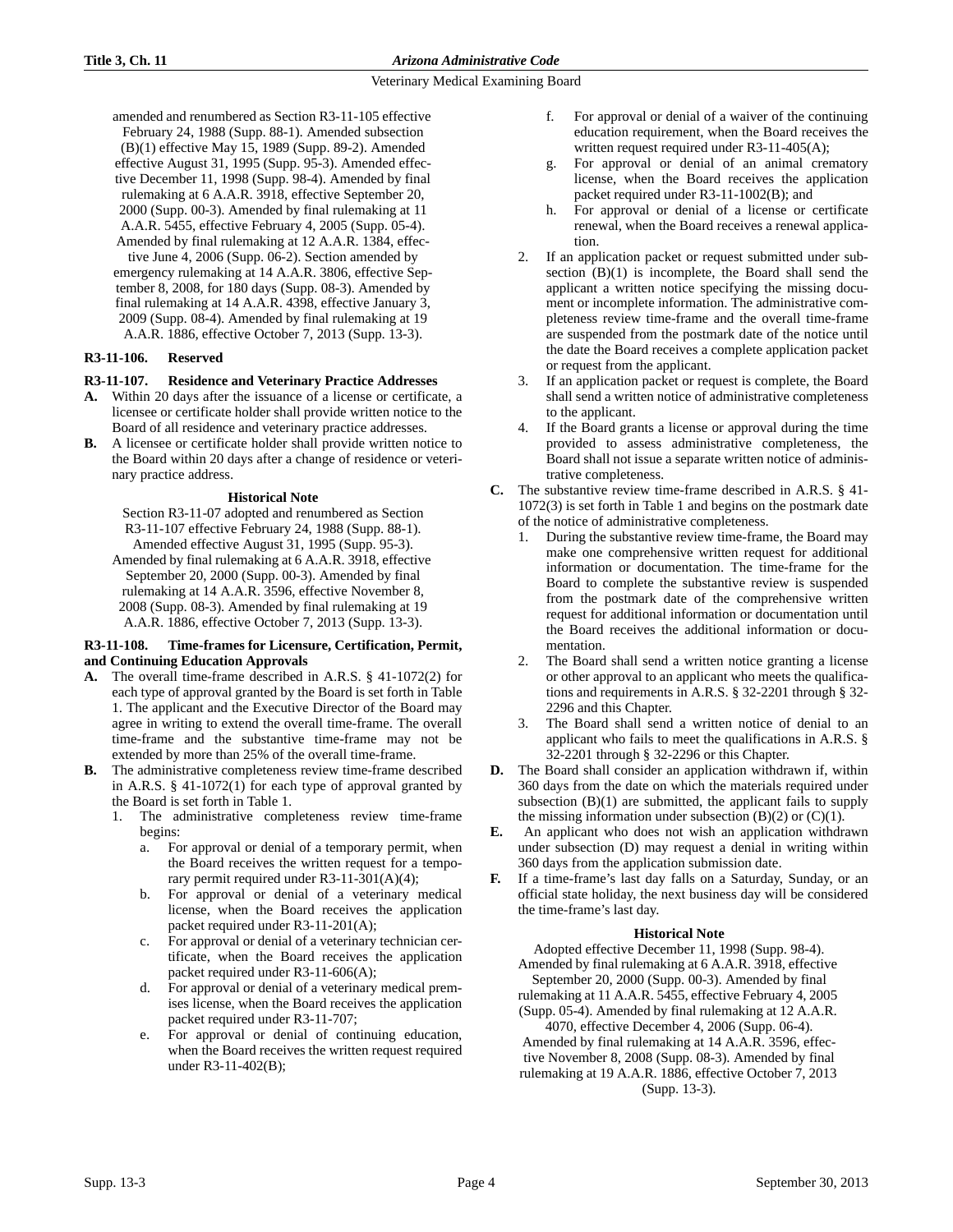| <b>Type of Applicant</b>                                                                                                                                     | <b>Type of Approval</b>                              | <b>Statutory</b><br><b>Authority</b> | <b>Overall</b><br>Time-frame | Administrative<br><b>Completeness</b><br>Time-frame | <b>Substantive</b><br><b>Review</b><br>Time-frame |
|--------------------------------------------------------------------------------------------------------------------------------------------------------------|------------------------------------------------------|--------------------------------------|------------------------------|-----------------------------------------------------|---------------------------------------------------|
| <b>Temporary Permittee</b><br>$(R3-11-301)$                                                                                                                  | <b>Temporary Permit</b>                              | A.R.S. § 32-2216                     | 30                           | 15                                                  | 15                                                |
| Veterinary License by<br>Examination, Endorsement,<br>for a Specialty License, or<br><b>Temporary Permittee</b><br>$(R3-11-103, R3-11-201 \&$<br>$R3-11-301$ | Veterinary License or<br>Renewal                     | A.R.S. §§ 32-2212<br>and 32-2213     | 60                           | 15                                                  | 45                                                |
| Veterinary Technician<br>$(R3-11-606 \& R3-11-607)$                                                                                                          | Veterinary Technician<br>Certificate or Renewal      | A.R.S. §§ 32-2242<br>and 32-2244     | 60                           | 30                                                  | 30                                                |
| Veterinary Medical Premises<br>$(R3-11-707)$                                                                                                                 | Veterinary Medical<br>Premises License or<br>Renewal | A.R.S. §§ 32-2271<br>and 32-2272     | 90                           | 30                                                  | 60                                                |
| Animal Crematory<br>$(R3-11-1002 \& R3-11-1003)$                                                                                                             | <b>Animal Crematory</b><br>License or Renewal        | A.R.S. § 32-2292                     | 90                           | 30                                                  | 60                                                |
| Licensee or certificate holder<br>$(R3-11-405)$                                                                                                              | Approval of a<br>Continuing Education<br>Waiver      | A.R.S. $\S$ 32-2207(8)               | 60                           | 30                                                  | 30                                                |
| Licensee Requesting<br><b>Continuing Education</b><br>Pre-approval (R3-11-402)                                                                               | Pre-approval of<br>Continuing Education              | A.R.S. $\S$ 32-2207(8)               | 60                           | 30                                                  | 30                                                |

#### **Table 1. Time-frames (in days)**

### **Historical Note**

Adopted effective December 11, 1998 (Supp. 98-4). Amended by final rulemaking at 11 A.A.R. 5455, effective February 4, 2005 (Supp. 05-4). Amended by final rulemaking at 13 A.A.R. 513, effective April 7, 2007 (Supp. 07-1). Amended by final rulemaking at 14 A.A.R. 3596, effective November 8, 2008 (Supp. 08-3). Amended by final rulemaking at 19 A.A.R. 1886, effective October 7, 2013 (Supp. 13-3).

# **R3-11-109. Arizona Ombudsman-Citizens' Aide**

The Board shall notify the public about the existence of the Arizona Ombudsman-Citizens' Aide by providing the ombudsman-citizens' aide's name, address, and telephone number on the Board's web site.

#### **Historical Note**

New Section adopted by final rulemaking at 6 A.A.R. 3918, effective September 20, 2000 (Supp. 00-3). Amended by final rulemaking at 11 A.A.R. 5455, effective February 4, 2005 (Supp. 05-4). Amended by final rulemaking at 19 A.A.R. 1886, effective October 7, 2013 (Supp. 13-3).

### **ARTICLE 2. APPLICATION AND EXAMINATION FOR LICENSURE**

*Editor's Note: The following Section was amended under an exemption from A.R.S. Title 41, Chapter 6 which means that the Department did not submit notice of this rulemaking to the Secretary of State's Office for publication in the Arizona Administrative Register; the Department did not submit these rules to the Governor's Regulatory Review Council for review; the Department was not required to hold public hearings on these rules; and the Attorney General has not certified these rules. These rules were subsequently repealed and new Section adopted under the regular rulemaking process.*

### **R3-11-201. Application for a Veterinary Medical License**

**A.** An applicant for a veterinary medical license shall submit an application packet to the Board that contains:

- 1. A notarized application form signed by the applicant that contains the information set forth in A.R.S. § 32-2213;
- 2. The documents required under R3-11-203; and
- 3. The applicable fees, payable by certified check or money order:
	- a. If applying for a regular license, the applicant shall submit the application fee required in R3-11-105.
	- If applying for a license by endorsement under A.R.S. § 32-2215(C) or a specialty license under A.R.S. § 32-2215(D), the applicant shall submit the application and license issuance fees required under R3-11-105.
- **B.** If an applicant has passed the North American Veterinary Licensing Examination and is required to take only the state examination, the applicant shall submit the application packet required under subsection (A) no later than 30 days before the date the applicant intends to take the state examination.
- **C.** If an applicant is required to take the North American Veterinary Licensing Examination, the applicant shall apply directly to the National Board of Veterinary Medical Examiners.

### **Historical Note**

Adopted effective March 23, 1979 (Supp. 79-2). Former Section R3-11-20 renumbered without change as Section R3-11-201 effective February 24, 1988 (Supp. 88-1). Amended effective August 31, 1995 (Supp. 95-3). Section repealed; new Section adopted effective December 11, 1998 (Supp. 98-4). Amended by final rulemaking at 11 A.A.R. 5455, effective February 4, 2005 (Supp. 05-4). Amended by final rulemaking at 19 A.A.R. 1886, effective October 7, 2013 (Supp. 13-3).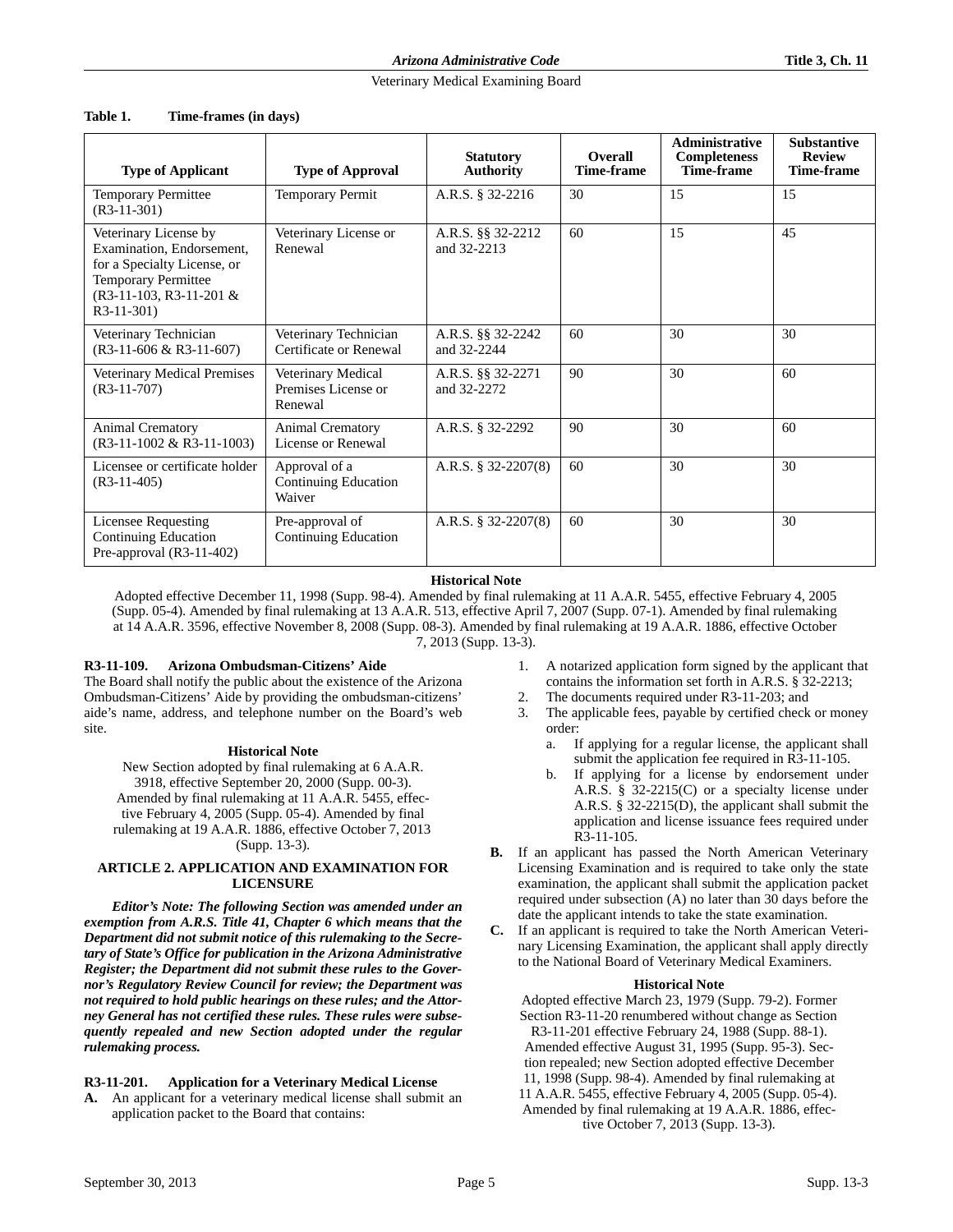### **R3-11-202. Repealed**

### **Historical Note**

Adopted effective March 23, 1979 (Supp. 79-2). Former Section R3-11-21 amended and renumbered as Section R3-11-202 effective February 24, 1988 (Supp. 88-1). Amended effective August 31, 1995 (Supp. 95-3). Section repealed by final rulemaking at 6 A.A.R. 3918, effective September 20, 2000 (Supp. 00-3).

### **R3-11-203. Documents Required with a License Application**

- **A.** An applicant who is a veterinary student at the time of application shall submit with the application packet required under R3-11-201(A) a letter from the office of the dean of the veterinary college stating that the applicant is expected to graduate within 45 days following the next administration of the examination required under A.R.S. § 32-2214(C).
- **B.** An applicant who is not a veterinary student at the time of application shall cause a transcript verifying receipt of the degree of doctor of veterinary medicine to be mailed from the college directly to the Board.
- **C.** At the time of application, an applicant shall cause letters of character reference to be sent directly to the Board by three persons who are not related to the applicant and who have known the applicant for at least three years.
- **D.** At the time of application, an applicant who has experience in the field of veterinary medicine as a practicing veterinarian or as an employee of a licensed veterinarian shall cause a letter from a veterinarian indicating the professional qualifications and character of the applicant to be sent directly to the Board.
- **E.** An applicant who has been or is at the time of application a licensed veterinarian in another state shall cause each state board that has licensed the applicant to send directly to the Board a letter indicating the applicant's standing, including whether the applicant is currently under investigation or ever has been disciplined for violation of a veterinary medical practice act.
- **F.** Unless waived under A.R.S. § 32-2215(C) or (D), an applicant who has successfully passed the North American Veterinary Licensing Examination within five years before making application shall request that a transcript of the scores be forwarded to the Board directly by the organization responsible for score reporting or the professional examination service.
- **G.** At the time of application, an applicant shall submit to the Board a passport-type photograph of the applicant no larger than 1 1/2 x 2 inches that was taken during the preceding six months.
- **H.** At the time of application, an applicant shall submit to the Board a typewritten letter or current resume summarizing the applicant's experience and qualifications.
- As required under A.R.S. § 41-1080(A), at the time of application, an applicant shall submit to the Board the specified documentation of citizenship or alien status indicating the applicant's presence in the U.S. is authorized under federal law.

### **Historical Note**

Adopted effective August 31, 1995 (Supp. 95-3). Amended by final rulemaking at 11 A.A.R. 5455, effective February 4, 2005 (Supp. 05-4). Amended by final rulemaking at 14 A.A.R. 3596, effective November 8, 2008 (Supp. 08-3). Amended by final rulemaking at 19 A.A.R. 1886, effective October 7, 2013 (Supp. 13-3).

### **R3-11-204. Renewal of Veterinary License**

**A.** According to A.R.S. § 32-2218, a license issued under A.R.S. Title 32, Chapter 21 expires on December 31 of every evennumbered year unless renewed.

- **B.** A licensee shall meet the continuing education requirements of Article 4 of this Chapter as a condition of renewal of a license.
- **C.** No later than February 1 of every odd-numbered year, a licensee shall submit to the Board in writing or through the Board's online renewal process:
	- 1. A renewal application, provided by the Board, that is signed and dated by the licensee and contains:
		- The licensee's name, residence, mailing and veterinary practice addresses, name of veterinary practice, and telephone numbers for residence and veterinary practice;
		- b. A statement of whether the licensee is licensed to practice veterinary medicine in any other state of the United States, and if so, the name of the state, license number, license issuance date, and status of the license;
		- c. A statement of whether a complaint has been filed during the two-year period preceding the renewal date against the licensee with a veterinary regulatory authority in another state, and if so, the name of the state, and the date, description, and resolution of the complaint;
		- d. A statement of whether the licensee is currently under investigation by a veterinary regulatory authority in another state, and if so, the name of the state, license number, and the nature and status of the investigation;
		- A statement of whether, within the two-year period preceding the renewal date, any disciplinary action has been taken against the licensee's veterinary license in another state including:
			- i. The name of the state;
			- ii. The license number;
			- iii. The reason for the disciplinary action;
			- iv. Whether the disciplinary action is currently pending; and
			- v. Whether the license has been suspended, revoked, or placed on probation;
		- f. A statement of whether, within the two-year period preceding the renewal date, the licensee has been charged with a felony or any misdemeanor involving conduct that may affect patient health and safety including:
			- i. The charged felony or misdemeanor;
			- ii. The city, county, and state where the felony or misdemeanor took place;
			- iii. The court having jurisdiction over the felony or misdemeanor;
			- iv. Whether the charges were dismissed;
			- v. If applicable, the date of the conviction;
			- vi. Whether the conviction was set aside;
			- vii. Notice of expungement, if applicable;
			- viii. Notice of restoration of civil rights, if applicable; and
			- ix. Probation officer's name, address, and telephone number, if applicable;
		- A statement that the licensee has met the continuing education requirements in Article 4 of this Chapter; and
		- h. A statement by the licensee that the information contained on the renewal application is true and correct;
	- 2. The renewal fee required by the Board;
	- 3. If the documentation previously submitted under R3-11- 203(I) was a limited form of work authorization issued by the federal government, evidence that the work authorization has not expired; and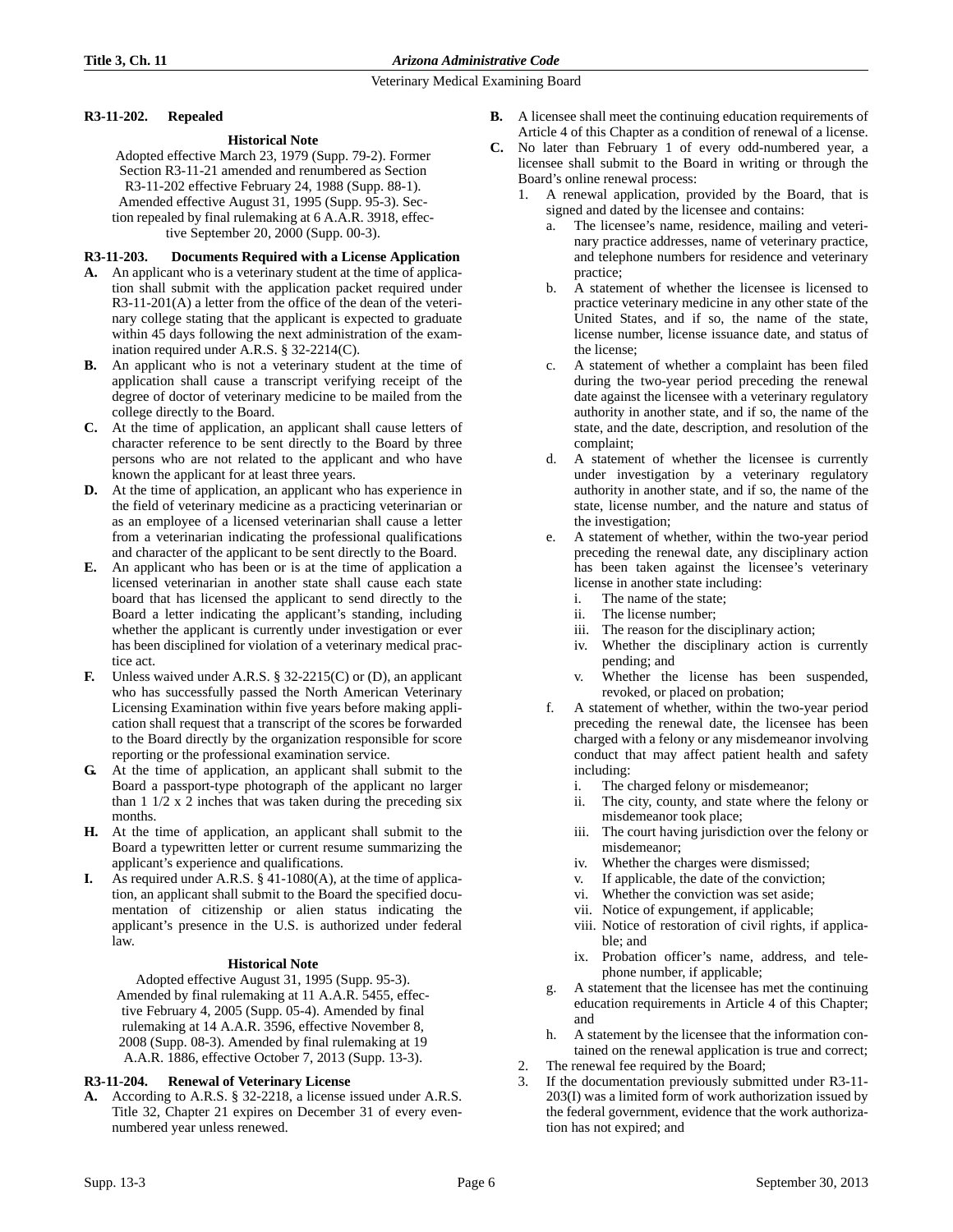- 4. A list of continuing education completed by the licensee that meets the requirements in Article 4 of this Chapter.
- **D.** If a licensee fails to submit the materials required under subsection (C) by February 1 of every odd-numbered year, the licensee shall immediately stop engaging in the practice of veterinary medicine until the licensee complies with the requirements in A.R.S. § 32-2218 and this Chapter.
- **E.** Continued veterinary practice by an individual who fails to comply with subsection (C) constitutes "probable cause" of criminal violation of A.R.S. § 32-2238(A)(4) for purposes of referral to the County Attorney's Office or the Office of the Attorney General for criminal prosecution, injunctive relief, or any other action provided by law.

### **Historical Note**

New Section R3-11-204 renumbered from R3-11-103 and amended by final rulemaking at 19 A.A.R. 1886, effective October 7, 2013 (Supp. 13-3)

### **ARTICLE 3. TEMPORARY PERMITTEES**

*Editor's Note: The following Section was amended under an exemption from A.R.S. Title 41, Chapter 6 which means that the Department did not submit notice of this rulemaking to the Secretary of State's Office for publication in the Arizona Administrative Register; the Department did not submit these rules to the Governor's Regulatory Review Council for review; the Department was not required to hold public hearings on these rules; and the Attorney General has not certified these rules. These rules were subsequently repealed and new Section adopted under the regular rulemaking process.*

### **R3-11-301. Application for a Temporary Permit**

**A.** An applicant for a temporary permit shall:

- 1. Submit to the Board the application form required under R3-11-201(A)(1) and the documents required under R3- 11-203;
- 2. Submit to the Board both the application and examination fee and temporary permit fee, payable by certified check or money order, required under R3-11-105;
- 3. Schedule with the Board a date to take the state examination;
- 4. After complying with subsections (A)(1) through (3), submit all of the following to the Board:
	- a. A written request for a temporary permit, signed by the applicant, that states:
		- i. The name and business address of the licensed veterinarian who will employ the applicant; and
		- ii. The name of each licensed veterinarian who will provide direct and personal instruction, control, or supervision of the applicant;
	- b. Written documentation of graduation from a veterinary college; and
	- c. A sworn affidavit, signed by the applicant, stating the applicant:
		- i. Has graduated from a veterinary college;
		- ii. Has read and understands A.R.S. § 32-2216 and this Section;
		- iii. Agrees to work under the direct and personal instruction, control, or supervision of the licensed veterinarian employing the applicant; and
		- iv. Agrees to notify the Board in writing within 10 days from the date of termination of employment.
- **B.** A licensed veterinarian employing an applicant for a temporary permit shall submit to the Board:
	- 1. A letter detailing:
- a. The type of work to be conducted by the applicant;
- b. The name of each licensed veterinarian who will assume direct and personal instruction, control, or supervision when the employing veterinarian is absent; and
- c. The procedures, including frequency, for reviewing medical treatment and records of medical treatment of animals;
- 2. A sworn affidavit, signed by the veterinarian, stating the veterinarian:
	- a. Is currently practicing veterinary medicine in Arizona;
	- b. Has read and understands A.R.S. § 32-2216 and this Section;
	- c. Accepts full responsibility for providing direct and personal instruction, control, or supervision to the applicant; and
	- d. Agrees to notify the Board in writing within 10 days from the date of termination of applicant's employment.

#### **Historical Note**

Adopted effective March 23, 1979 (Supp. 79-2). Former Section R3-11-30 renumbered without change as Section R3-11-301 effective February 24, 1988 (Supp. 88-1). Amended effective August 31, 1995 (Supp. 95-3). Section repealed; new Section adopted effective December 11, 1998 (Supp. 98-4). Amended by final rulemaking at 19 A.A.R. 1886, effective October 7, 2013 (Supp. 13-3).

### **R3-11-302. Repealed**

#### **Historical Note**

Adopted effective March 23, 1979 (Supp. 79-2). Former Section R3-11-31 renumbered without change as Section R3-11-302 effective February 24, 1988 (Supp. 88-1).

- Amended effective August 31, 1995 (Supp. 95-
- 3).Adopted effective December 11, 1998 (Supp. 98-4).
- Amended by final rulemaking at 6 A.A.R. 3918, effective September 20, 2000 (Supp. 00-3). Repealed by final

rulemaking at 19 A.A.R. 1886, effective October 7, 2013 (Supp. 13-3).

### **R3-11-303. Repealed**

### **Historical Note**

Adopted effective March 23, 1979 (Supp. 79-2). Former Section R3-11-32 renumbered without change as Section R3-11-303 effective February 24, 1988 (Supp. 88-

1).Adopted effective December 11, 1998 (Supp. 98-4). Amended by final rulemaking at 6 A.A.R. 3918, effective September 20, 2000 (Supp. 00-3). Repealed by final rulemaking at 14 A.A.R. 3596, effective November 8,

2008 (Supp. 08-3).

### **R3-11-304. Extension of Temporary Permits**

- **A.** The Board shall extend a temporary permit as allowed by A.R.S. § 32-2216(B), only if the temporary permittee submits to the Board evidence of good and sufficient reason for failing to take the scheduled state examination and evidence that the temporary permittee is scheduled to take the next state examination following issuance of the extension.
- **B.** As provided under A.R.S. § 32-2216(B), the Board shall not extend a temporary permit a second time.

#### **Historical Note**

Adopted effective March 23, 1979 (Supp. 79-2). Former Section R3-11-33 renumbered without change as Section R3-11-304 effective February 24, 1988 (Supp. 88-1). Amended by final rulemaking at 6 A.A.R. 3918, effective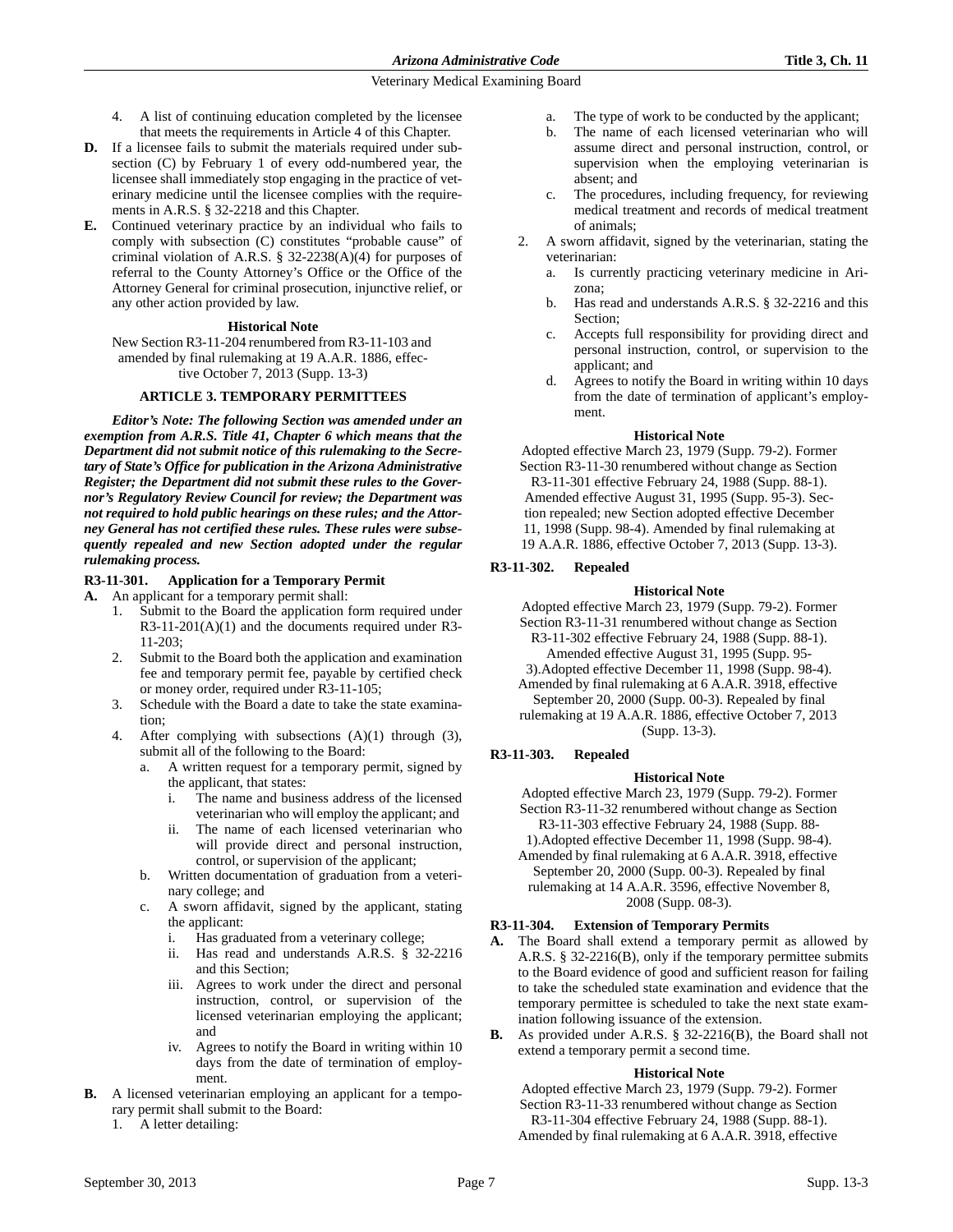September 20, 2000 (Supp. 00-3). Amended by final rulemaking at 11 A.A.R. 5455, effective February 4, 2005 (Supp. 05-4). Amended by final rulemaking at 19 A.A.R. 1886, effective October 7, 2013 (Supp. 13-3).

### **R3-11-305. "Good and Sufficient Reason" for Failure to Take a State Examination**

For purposes of A.R.S. § 32-2216(B), the Board shall consider the following in determining whether "good and sufficient reason" exists for failure to take a state examination:

- 1. Illness or disability,
- 2. Military service, or
- 3. Any other circumstance demonstrated by the temporary permittee to be beyond the temporary permittee's control.

### **Historical Note**

Adopted effective March 23, 1979 (Supp. 79-2). Former Section R3-11-34 renumbered without change as Section R3-11-305 effective February 24, 1988 (Supp. 88-1). Amended effective August 31, 1995 (Supp. 95-3). Amended by final rulemaking at 6 A.A.R. 3918, effective

# September 20, 2000 (Supp. 00-3).

# **ARTICLE 4. CONTINUING EDUCATION REQUIREMENTS**

# **R3-11-401. Continuing Education**

- **A.** Except as provided in subsection (B), during the two-year period preceding license expiration, a licensee shall complete 20 credit hours of Board-approved continuing education, subject to the following:
	- 1. A maximum of two credit hours in practice management;
	- 2. One credit hour for each hour of attendance at a veterinary college seminar;
	- 3. One credit hour for each hour of attendance at a scientific meeting related to veterinary medicine;
	- 4. One credit hour, to a maximum of five, for:
		- a. Each hour spent developing or making a presentation related to veterinary medicine,
		- b. Each hour of study using tapes or CDs, and
		- c. Each hour spent reading articles in veterinary journals or periodicals pertaining to veterinary medicine or controlled substances; and
	- 5. One credit hour for each hour of continuing education obtained at an interactive program, including an interactive program on the internet.
- **B.** A licensee receiving an initial license in an even-numbered year shall complete 10 credit hours of continuing education before the licensee's initial renewal date.
- **C.** If a licensee graduated from a veterinary college within 11 months before the license application date, the licensee may apply 10 credit hours of veterinary college course work to fulfill the continuing education requirement at the time of first renewal.
- **D.** Except as provided in subsection (E), during the two-year period preceding certificate expiration, a certificate holder shall complete 10 credit hours of Board-approved continuing education, subject to the following:
	- 1. One credit hour for each hour of attendance at a veterinary college seminar;
	- 2. One credit hour for each hour of attendance at a class at a veterinary technology school;
	- 3. One credit hour for each hour of attendance at a scientific meeting related to the work of a veterinary technician;
	- 4. One credit hour, to a maximum of two and one-half, for: a. Each hour spent developing or making a presenta
		- tion related to the work of a veterinary technician; b. Each hour of study using tapes or CDs; and
- c. Each hour spent reading articles in veterinary journals or periodicals pertaining to veterinary medicine or controlled substances; and
- 5. One credit hour for each hour of continuing education obtained at an interactive program, including an interactive program on the internet.
- **E.** A certificate holder receiving an initial certificate in an evennumbered year shall complete five credit hours of continuing education before the certificate holder's first renewal date.

### **Historical Note**

Adopted effective March 23, 1979 (Supp. 79-2). Former Section R3-11-40 repealed, new Section R3-11-40 adopted effective November 18, 1982 (Supp. 82-6). Former Section R3-11-40 renumbered as Section R3-11-401 and subsection (A) amended effective February 24, 1988 (Supp. 88-1). Amended by final rulemaking at 11 A.A.R. 5455, effective February 4, 2005 (Supp. 05-4). Amended by final rulemaking at 12 A.A.R. 4070, effective December 4, 2006 (Supp. 06-4). Amended by final rulemaking at 14 A.A.R. 3596, effective November 8, 2008 (Supp.

08-3). Amended by final rulemaking at 19 A.A.R. 1886, effective October 7, 2013 (Supp. 13-3).

# **R3-11-402. Approval of Continuing Education**

- **A.** The following continuing education is approved by the Board: 1. For a veterinarian:
	- a. Continuing education taught in or under the authority of a veterinary college;
	- b. Continuing education sponsored by the Arizona Veterinary Medical Association, American Association of Veterinary State Boards, a state or national veterinary association or academy approved by the Board, or continuing education approved according to subsections (B) and (C); or
	- c. Continuing education approved by RACE;
	- 2. For a veterinary technician:
		- a. Continuing education taught in or under the authority of a veterinary technician school or school of veterinary medicine;
		- b. Continuing education sponsored by the Arizona Veterinary Medical Association or American Association of Veterinary States Boards or approved by RACE;
		- c. Continuing education approved by the Board that is sponsored by a state or national veterinary technician association or academy;
		- d. Continuing education approved by RACE of the American Association of Veterinary State Boards; or
		- e. Continuing education approved according to subsections  $(B)$  and  $(C)$ .
- **B.** In addition to the continuing education approved according to subsection (A), a person who provides continuing education may request pre-approval of continuing education by submitting to the Board at least 60 calendar days before the continuing education takes place, a written request that includes:
	- 1. A description of the continuing education;
	- 2. The date, time, and place where the continuing education will take place;
	- 3. The number of credit hours of the continuing education;
	- 4. The name of each individual providing the continuing education, if available; and
	- 5. The name of the organization providing the continuing education, if applicable.
- **C.** In determining whether to approve a request for pre-approval submitted according to subsection (B), the Board shall consider whether the continuing education: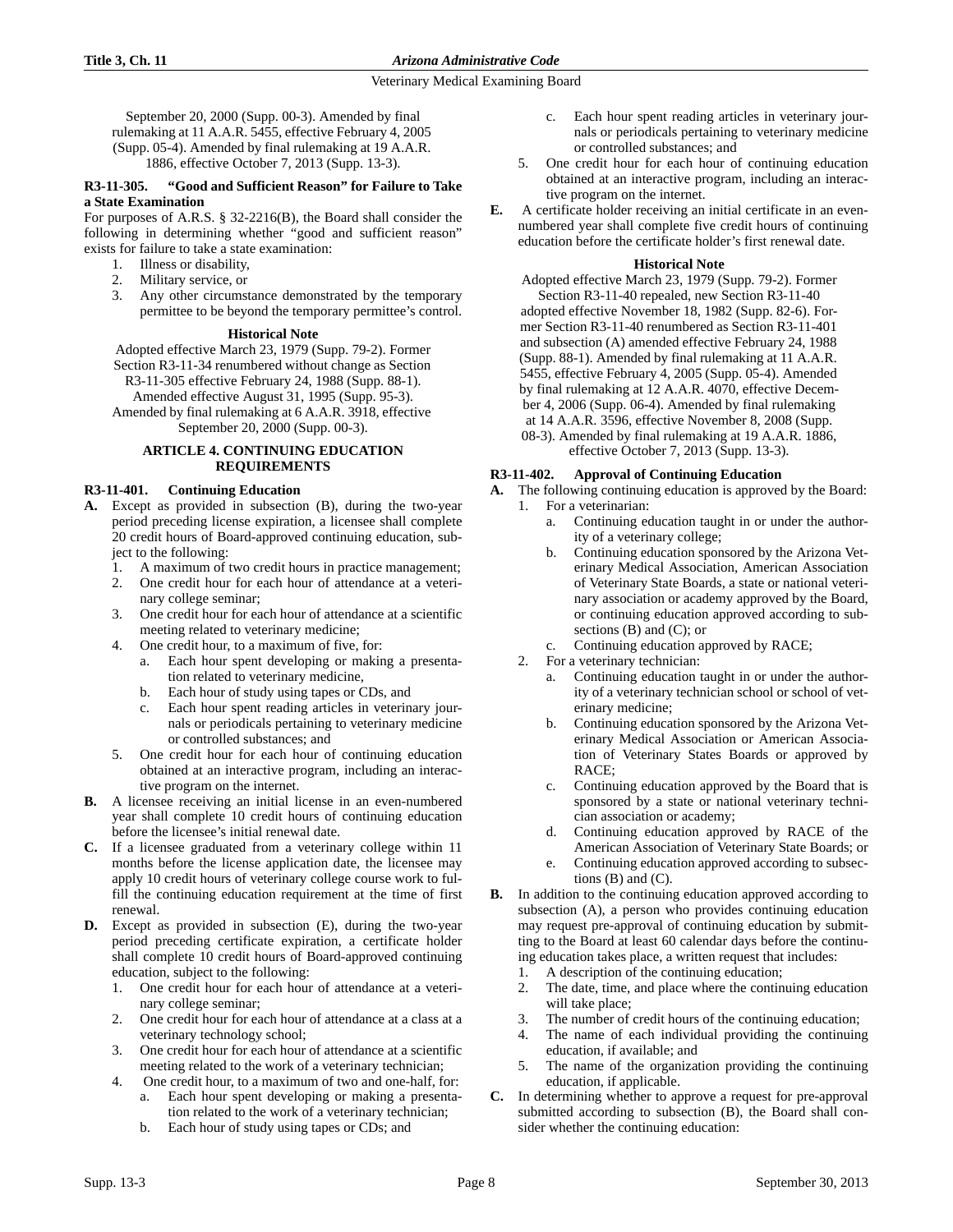- 1. Is designed to provide instruction or knowledge in current developments, skills, and procedures related to veterinary medicine or work of a certificate holder;
- 2. Is developed and provided by an individual with knowledge and experience in the subject area; and
- 3. Contributes directly to the professional competence of the licensee or certificate holder.
- **D.** The Board shall approve or deny a request for pre-approval according to the time-frames set forth in Table 1.

### **Historical Note**

Adopted effective March 23, 1979 (Supp. 79-2). Former Section R3-11-41 renumbered without change as Section R3-11-402 effective February 24, 1988 (Supp. 88-1). Amended by final rulemaking at 6 A.A.R. 3918, effective September 20, 2000 (Supp. 00-3). Amended by final rulemaking at 11 A.A.R. 5455, effective February 4, 2005 (Supp. 05-4). Amended by final rulemaking at 14 A.A.R. 3596, effective November 8, 2008 (Supp. 08-3). Amended by final rulemaking at 19 A.A.R. 1886, effective October 7, 2013 (Supp. 13-3). *Editor's Note: The following Section was amended under an*

*exemption from A.R.S. Title 41, Chapter 6 which means that the Department did not submit notice of this rulemaking to the Secretary of State's Office for publication in the Arizona Administrative Register; the Department did not submit these rules to the Governor's Regulatory Review Council for review; the Department was not required to hold public hearings on these rules; and the Attorney General has not certified these rules.* 

### **R3-11-403. Documentation of Attendance**

A licensee or certificate holder shall submit a written document of continuing education with a renewal application that includes:

- 1. The name of the licensee or certificate holder;
- 2. The title of each continuing education;
- 3. The date of completion of each continuing education;
- 4. The number of credit hours of each continuing education; 5. A statement, signed and dated by the licensee or certificate holder, verifying the information in the document; and
- 6. If the continuing education was obtained on the internet, a copy of a document issued by the provider of the continuing education that states the number of hours obtained.

### **Historical Note**

Adopted effective March 23, 1979 (Supp. 79-2). Former Section R3-11-42 repealed, new Section R3-11-42 adopted effective November 18, 1982 (Supp. 82-6). Former Section R3-11-42 renumbered without change as Section R3-11-403 effective February 24, 1988 (Supp. 88-1). Amended effective August 31, 1995 (Supp. 95-3). Amended by final rulemaking at 6 A.A.R. 3918, effective September 20, 2000 (Supp. 00-3). Amended by final rulemaking at 11 A.A.R. 5455, effective February 4, 2005 (Supp. 05-4). Amended by final rulemaking at 14 A.A.R. 3596, effective November 8, 2008 (Supp. 08-3). Amended by final rulemaking at 19 A.A.R. 1886, effective October 7, 2013 (Supp. 13-3).

### **R3-11-404. Repealed**

# **Historical Note**

Adopted effective March 23, 1979 (Supp. 79-2). Former Section R3-11-43 renumbered without change as Section R3-11-404 effective February 24, 1988 (Supp. 88-1). Section repealed by final rulemaking at 6 A.A.R. 3918,

effective September 20, 2000 (Supp. 00-3).

### **R3-11-405. Waiver**

- **A.** A licensee or certificate holder seeking a waiver from the continuing education requirements in this Article shall submit a written request to the Board by December 10th before the license or certificate expires that contains the licensee's or certificate holder's name and an explanation of the reason for the request.
- **B.** The Board shall consider the following in determining whether to grant a waiver from the continuing education requirements in this Article:
	- 1. Illness or disability,
	- 2. Military service or absence from the United States, or
	- 3. Any other circumstance demonstrated by the licensee or certificate holder to be beyond the licensee's or certificate holder's control.

### **Historical Note**

Adopted effective March 23, 1979 (Supp. 79-2). Amended effective November 18, 1982 (Supp. 82-6). Former Section R3-11-44 renumbered without change as Section R3-11-405 effective February 24, 1988 (Supp. 88-1). Amended by final rulemaking at 6 A.A.R. 3918, effective September 20, 2000 (Supp. 00-3). Amended by final rulemaking at 19 A.A.R. 1886, effective October 7, 2013 (Supp. 13-3).

### **ARTICLE 5. STANDARDS OF PRACTICE**

### **R3-11-501. Ethical Standards**

Under A.R.S. § 32-2232(12), a veterinarian practicing under a license or permit shall practice according to the following standards of professional ethics, which are based on the Principles of Veterinary Medical Ethics of the American Veterinary Medical Association.. The breach of any of the following standards constitutes grounds for disciplinary action against a veterinary license or permit under A.R.S. §§ 32-2233 and 32-2234.

- 1. A veterinarian shall show respect for the veterinarian's colleagues, the owner of an animal to whom veterinary medical services are being provided, and the public through courteous verbal or written interchange, considerate treatment, professional appearance, professionally acceptable procedures, and use of current professional and scientific knowledge.
- 2. A veterinarian shall not slander or injure the professional standing or reputation of another member of the profession or condemn the character of that individual's professional acts in a false or misleading manner.
- A veterinarian shall offer or seek a consultation or a referral whenever it appears that the quality of veterinary medical service provided by the veterinarian will be enhanced.
- When a veterinarian agrees to provide veterinary medical services to an animal, the veterinarian shall comply with the standards of practice in R3-11-502 regardless of the fees charged.
- 5. A Responsible Veterinarian employed by a partnership, corporation, or individual that is not licensed by the Board shall ensure that the veterinary judgment and responsibility of each veterinarian employed by the partnership, corporation, or individual is neither influenced nor controlled by the partnership, corporation, or individual to the detriment of an animal.
- 6. A veterinarian shall ensure that emergency services are consistent with A.R.S. § 32-2201 through § 32-2296, this Chapter, and the needs and standards of the locality where the emergency medical services are provided.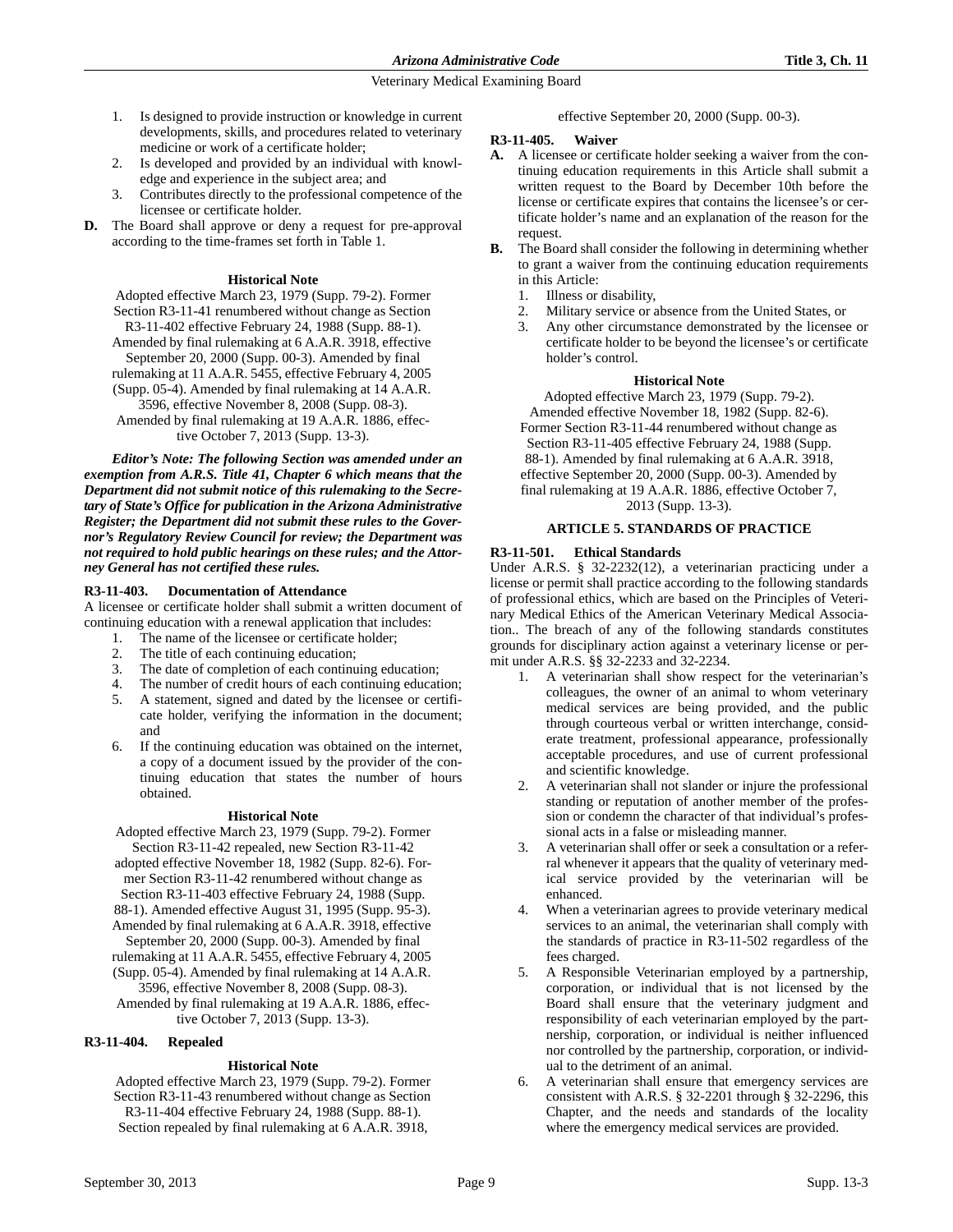- 7. A veterinarian is free to choose whom the veterinarian will serve within the limits of the law. A veterinarian who agrees to provide veterinary medical services to an animal is responsible for the welfare of the animal until the animal is released, referred, or discharged by the veterinarian or the veterinarian is dismissed by the animal owner.
- 8. A veterinarian shall provide records or copies of records of veterinary medical services, including copies of radiographs, to an animal owner or another licensed veterinarian currently providing veterinary medical services within 10 days from the date of the animal owner's or other licensed veterinarian's request, or in less than 10 days if the animal's medical condition requires.
- 9. A veterinarian shall not make a false statement on or alter any document, record, or report concerning treatment of an animal.

### **Historical Note**

Adopted effective March 23, 1979 (Supp. 79-2). Amended effective November 18, 1982 (Supp. 82-6). Former Section R3-11-50 renumbered without change as Section R3-11-501 effective February 24, 1988 (Supp. 88-1). Section repealed; new Section adopted by final rulemaking at 6 A.A.R. 3918, effective September 20, 2000 (Supp. 00-3). Amended by final rulemaking at 11 A.A.R. 5455, effective February 4, 2005 (Supp. 05-4). Amended by final rulemaking at 14 A.A.R. 3596, effective November 8, 2008 (Supp. 08-3). Amended by final rulemaking at 19 A.A.R. 1886, effective October 7, 2013 (Supp. 13-3).

### **R3-11-502. Standards of Practice**

- **A.** Before providing a veterinary medical service or housing an animal, a Responsible Veterinarian shall ensure that the animal owner is provided a written notice that states whether personnel will be present on the veterinary medical premises for 24 hour observation of the animal.
- **B.** A Responsible Veterinarian shall ensure that a notice of where veterinary medical services may be obtained when the veterinary medical premises is not open for business:
	- 1. Is placed on the voice mail of the veterinary medical premises; and
	- 2. Contains the name, telephone number, and address of a veterinarian or veterinary medical premises that is available to provide veterinary medical services. Livestock veterinarians are exempt from providing an address.
- **C.** Before providing a veterinary medical service, a veterinarian shall ensure that the animal owner or the animal owner's agent is provided an estimate of the cost for the veterinary medical service, except in the case of livestock.
- **D.** When providing a veterinary medical service, a veterinarian shall ensure that no expired supplies are used.
- **E.** Before a surgical patient or hospitalized animal is discharged, a veterinarian shall ensure that the animal owner is provided with instructions detailing care of the animal after discharge and documents in the medical record that verbal or written care instructions were provided.
- **F.** Before euthanizing an animal for which the animal owner is known, a veterinarian shall obtain signed authorization from the animal owner or verbal authorization from the animal owner that is witnessed by one other individual and documented in the medical record.
- **G.** For animals with a suspected or diagnosed contagious disease or illness, a veterinarian shall provide a separate isolation area that is not in close proximity to other animals and shall ensure

that the ill animal does not come into contact with another animal or the other animal's compartment.

- **H.** If general anesthesia is administered or surgery is performed on an animal by a veterinarian, the veterinarian shall ensure:
	- 1. A prior signed authorization is obtained from the animal owner if the animal owner is known or verbal authorization that is witnessed by one other individual and documented in the medical record is obtained from the known animal owner. This provision does not apply to livestock;
	- 2. Within six hours before anesthesia is administered or surgery is performed, the animal is examined and the animal's temperature, heart rate, respiratory rate, diagnosis, and general condition are recorded in the animal's medical record except for species or in situations that make the examination impractical or potentially detrimental to the animal or examiner;
	- The animal's heart rate and respiratory rate are recorded in the animal's medical record immediately after giving the animal a general anesthetic and monitored and recorded a minimum of every 15 minutes while anesthesia is being administered except for species or in situations that make the examination impractical or potentially detrimental to the animal or examiner;
	- 4. After the animal is given a general anesthetic, the animal is continuously observed by personnel until the animal is extubated and able to swallow; and
	- 5. The following information is recorded in a written anesthesia log, which is separate from both the controlled drug log maintained under subsection (K) and medical record of each animal maintained under subsection (L) and is maintained on the veterinary medical premises for three years from the date the anesthesia is administered:
		- a. The animal's name and species,
		- b. The name of the animal owner,
		- c. The date of administration of the anesthesia,
		- d. The recovery status of the animal, and
		- e. The name of the veterinarian.
- **I.** A veterinarian shall follow manufacturer's label requirements for the storage and handling of biologics, veterinary supplies, and veterinary medications.
- **J.** A veterinarian who dispenses a prescription-only drug shall:
	- 1. Comply with all federal and state laws, including A.A.C. Title 3, Chapter 11, Article 8, regarding the dispensing of a prescription-only drug; and
	- 2. Ensure that a prescription-only drug or prescription-only device is destroyed or returned to the manufacturer or distributor no later than 30 days after its expiration date.
- **K.** A veterinarian who dispenses or administers a controlled substance shall:
	- 1. Comply with all federal and state laws including A.A.C. Title 3, Chapter 11, Article 8;
	- 2. Maintain an inventory record on the veterinary medical premises for two years from the date of entry of each controlled substance purchased by the veterinarian that contains the:
		- a. Name of the controlled substance,
		- b. Strength of the controlled substance,
		- c. Date the controlled substance was received by the veterinarian,
		- d. Amount of the controlled substance received by the veterinarian,
		- e. Name of the distributor of the controlled substance, and
		- f. Invoice number; and
	- 3. Maintain a dispensing or administration log on the veterinary medical premises, separate from the inventory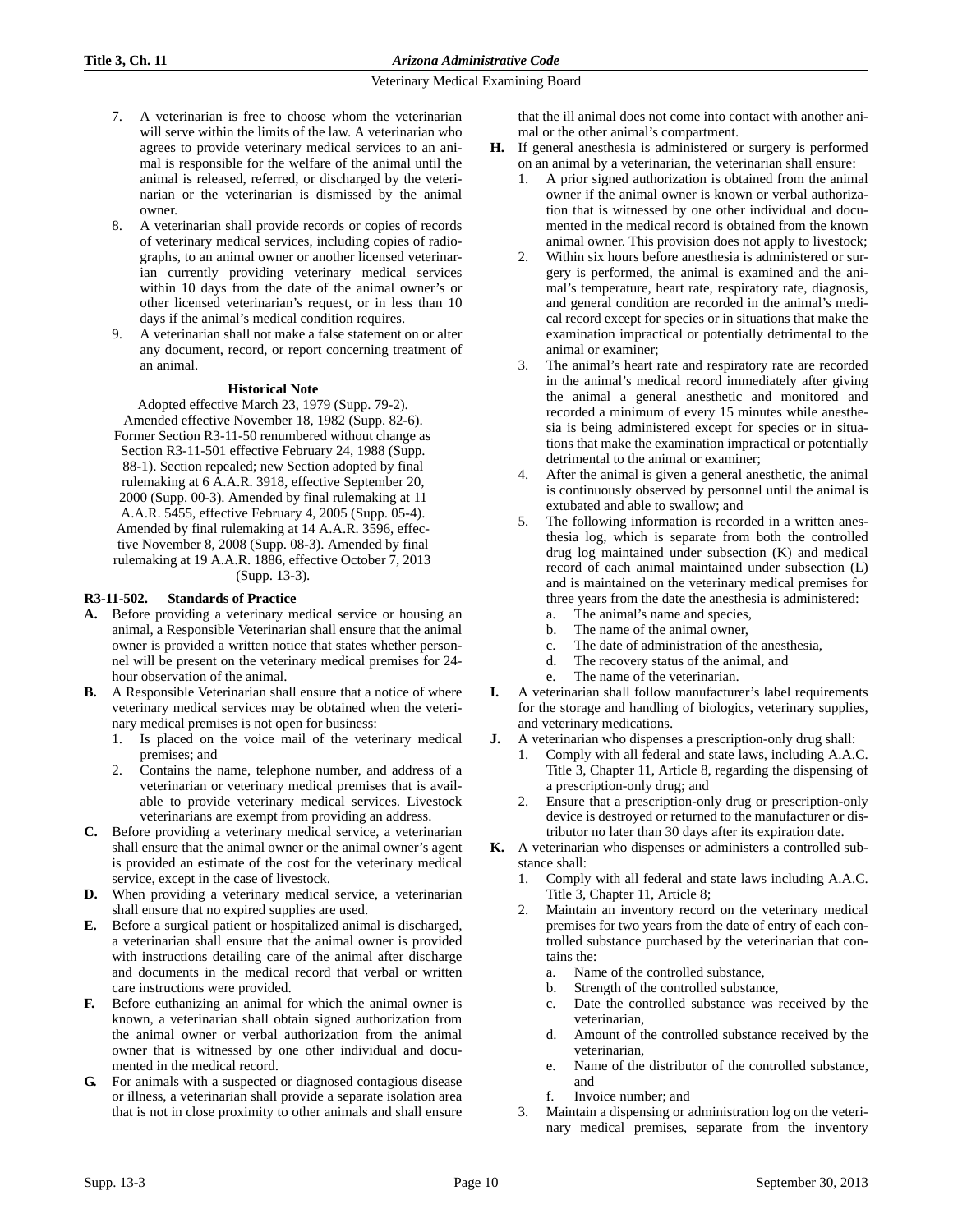record required under subsection  $(K)(2)$ , for two years from the date of entry that contains for each controlled substance dispensed or administered the:

- a. Name of the controlled substance,
- b. Strength of the controlled substance,
- c. Amount of the controlled substance,
- d. Name of the animal to which dispensed or administered,
- e. Name of the animal owner,
- f. Date dispensed or administered,
- g. Name of the veterinarian who dispensed or administered the controlled substance, and
- h. Decremented amounts of the controlled substance quantifying the amount remaining.
- **L.** Except as provided in subsection (N), a veterinarian shall maintain on the veterinary medical premises for three years after the last date an animal receives veterinary medical services a written medical record containing the:
	- 1. Name, address, and telephone number of the animal owner;
	- 2. Description of the animal's color and markings or a color photograph of the animal, and the sex, breed, weight, and age of the animal;
	- 3. Date of veterinary medical services and date a written entry is made to the medical record, if the entry is made on a date other than when the veterinary medical services were provided;
	- 4. Results of examination, including temperature, heart rate, respiratory rate, and general condition of the animal, except for livestock and species or in situations that make the examination impractical or potentially detrimental to the animal or examiner;
	- The animal's tentative or definitive diagnosis;
	- 6. Treatment provided to the animal;
	- 7. Name of each medication administered including:
		- a. Concentration, except when the medication is only offered in one size and strength;
		- b. Amount;
		- c. Frequency; and
		- d. Route of administration;
	- 8. Name of each medication prescribed including concentration, amount, and frequency;
	- 9. Name and result of each diagnostic and laboratory test conducted;
	- 10. Signature or initials of each individual placing an entry in the medical record; and
	- 11. Signature or initials of the veterinarian performing the veterinary medical services.
- **M.** A veterinarian shall ensure that a radiograph of an animal is permanently labeled with the following information and maintained on the veterinary medical premises for three years from the last date an animal receives veterinary medical services:
	- 1. The name of the animal owner,
	- 2. The name of the animal,
	- 3. The date the radiograph was taken,
	- 4. The name of the veterinarian or veterinary medical premises, and
	- 5. The anatomical orientation.
- **N.** A veterinarian who administers a rabies vaccine to an animal on behalf of an animal control agency or animal shelter and provides no other veterinary medical service to the animal:
	- 1. Is exempt from the requirements of subsection (L);
	- 2. Shall generate a rabies vaccination record for each animal vaccinated that includes:
		- The name and address of the animal owner;
- b. A description or color photograph of the animal that includes species, breed, sex, age, and color;
- c. The date of vaccination;
- d. The vaccine manufacturer's name;
- e. The serial number of the vaccine used;
- f. The date re-vaccination is due; and
- The veterinarian's signature; and
- 3. Shall provide a copy of each rabies vaccination record to the veterinary medical premises, animal control agency, or animal shelter at which the rabies vaccination was provided. If a copy of the rabies vaccination record is provided to the veterinary medical premises, the veterinary medical premises shall maintain the record for at least three years from the date of vaccination.
- **O.** In this Section, unless otherwise specified:
	- "Animal control agency" means a board, commission, department, office, or other administrative unit of federal or state government or of a political subdivision of the state that is responsible for controlling rabies in animals in a specific geographic area.
	- 2. *"Animal shelter" means a duly incorporated humane society, animal welfare society, society for the prevention of cruelty to animals or other nonprofit corporate organization devoted to the welfare, protection and humane treatment of animals.* A.R.S. § 11-1022(H).

#### **Historical Note**

Adopted effective February 24, 1988 (Supp. 88-1). Section R3-11-51 adopted and renumbered as Section R3-11- 502 effective February 24, 1988 (Supp. 88-1). Amended effective August 31, 1995 (Supp. 95-3). Section repealed; new Section adopted by final rulemaking at 6 A.A.R.

3918, effective September 20, 2000 (Supp. 00-3). Section amended by final rulemaking at 11 A.A.R. 448, effective March 5, 2005 (05-1). Amended by final rulemaking at 11 A.A.R. 5455, effective February 4, 2005 (Supp. 05-4). Amended by final rulemaking at 12 A.A.R. 4070, effective December 4, 2006 (Supp. 06-4). Amended by final rulemaking at 14 A.A.R. 3596, effective November 8, 2008 (Supp. 08-3). Amended by final rulemaking at 19 A.A.R. 1886, effective October 7, 2013 (Supp. 13-3).

### **R3-11-503. Repealed**

### **Historical Note**

Adopted effective April 26, 1984 (Supp. 84-2). Former Section R3-11-52 renumbered as Section R3-11-503 and subsections (B) and (D) amended effective February 24, 1988 (Supp. 88-1). Section repealed by final rulemaking at 6 A.A.R. 3918, effective September 20, 2000 (Supp.  $(00-3)$ .

### **ARTICLE 6. VETERINARY TECHNICIANS**

# **R3-11-601. Repealed**

#### **Historical Note**

Adopted effective March 23, 1979 (Supp. 79-2). Former Section R3-11-60 renumbered without change as Section

R3-11-601 effective February 24, 1988 (Supp. 88-1). Section repealed; new Section adopted effective Decem-

ber 11, 1998 (Supp. 98-4). Section repealed by final rulemaking at 19 A.A.R. 1886, effective October 7, 2013

(Supp. 13-3).

### **R3-11-602. Repealed**

### **Historical Note**

Adopted effective March 23, 1979 (Supp. 79-2). Former Section R3-11-61 renumbered without change as Section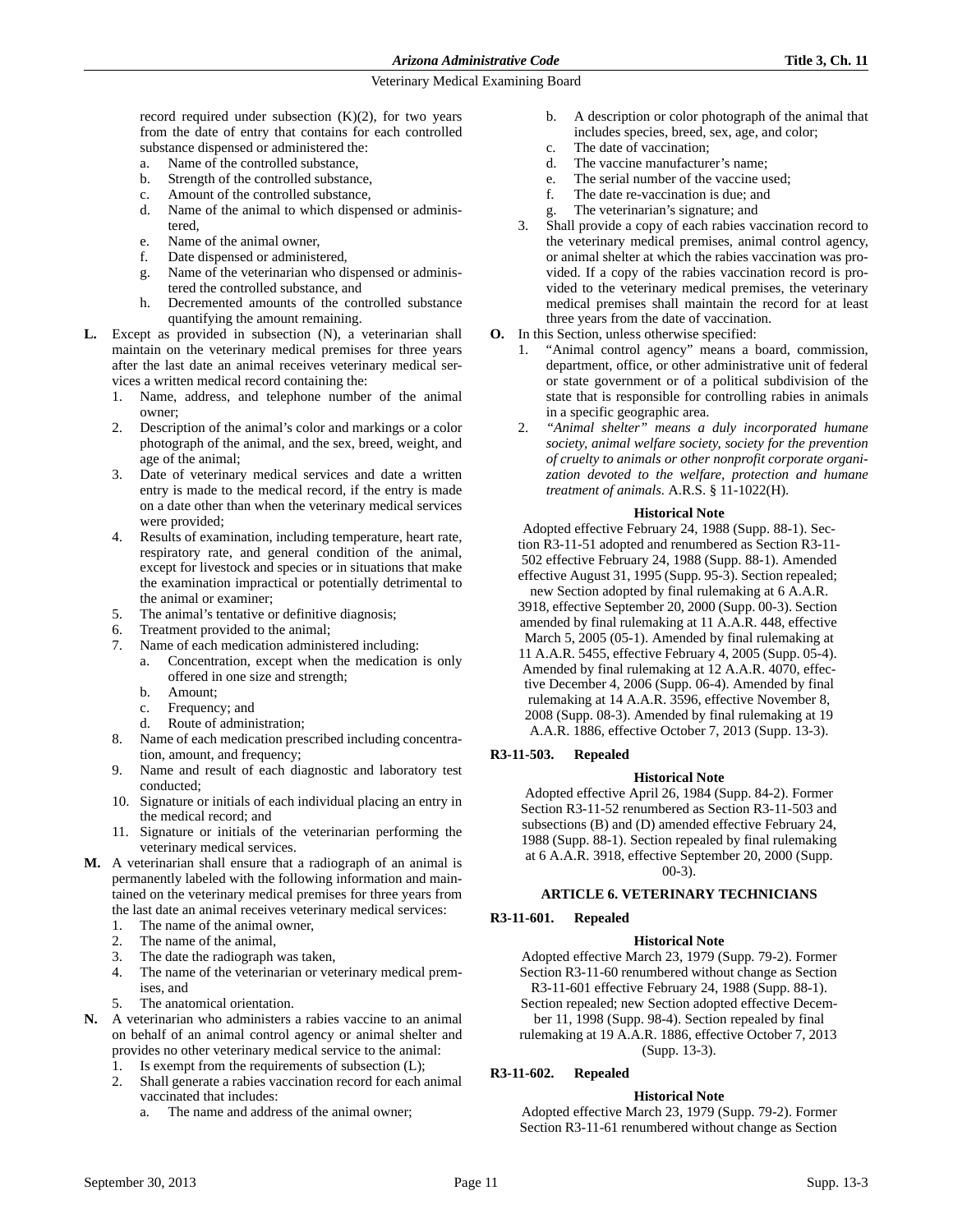R3-11-602 effective February 24, 1988 (Supp. 88-1). Repealed effective August 31, 1995 (Supp. 95-3).

### **R3-11-603. Examination Committee**

The Board may appoint a committee of Arizona licensed veterinarians and certified veterinary technicians to assist the Board to prepare and administer examinations of applicants for veterinary technician certificates. An examination recommended by the examination committee is subject to the approval of the Board.

### **Historical Note**

Adopted effective February 12, 1980 (Supp. 80-1). Former Section R3-11-62 renumbered without change as Section R3-11-603 effective February 24, 1988 (Supp.

88-1). Amended by final rulemaking at 6 A.A.R. 3918,

effective September 20, 2000 (Supp. 00-3).

*Editor's Note: The following Section was amended under an exemption from A.R.S. Title 41, Chapter 6 which means that the Department did not submit notice of this rulemaking to the Secretary of State's Office for publication in the Arizona Administrative Register; the Department did not submit these rules to the Governor's Regulatory Review Council for review; the Department was not required to hold public hearings on these rules; and the Attorney General has not certified these rules.* 

# **R3-11-604. Examinations**

- **A.** The Board shall hold a veterinary technician examination at least once a year. A minimum of 20 days before the examination, the Board shall send an applicant a written notice of the date, time, and place of the examination.
- **B.** An applicant shall pass a national veterinary technician examination and an Arizona veterinary technician examination with a score of at least 70 percent on each examination before being certified by the Board.
- **C.** An applicant with a passing score on either the national veterinary technician examination or the Arizona veterinary technician examination shall retake the examination if the applicant does not obtain certification within five years after the date of the examination.
- **D.** An applicant who meets all the requirements in A.R.S. § 32- 2242(D) is not required to retake the national veterinary technician examination. However, an applicant who meets all the requirements in A.R.S. § 32-2242(D) shall pass the Arizona veterinary technician examination within five years before obtaining certification.

# **Historical Note**

Adopted effective March 23, 1979 (Supp. 79-2). Amended effective November 18, 1982 (Supp. 82-6). Former Section R3-11-63 renumbered without change as Section R3-11-604 effective February 24, 1988 (Supp. 88-1). Amended effective August 31, 1995 (Supp. 95-3). Amended by final rulemaking at 6 A.A.R. 3918, effective September 20, 2000 (Supp. 00-3). Amended by final rulemaking at 19 A.A.R. 1886, effective October 7, 2013

(Supp. 13-3).

# **R3-11-605. Certified Veterinary Technician Services**

- **A.** Except as provided in subsection (B), a certified veterinary technician may perform the tasks delegated by a licensed veterinarian while under the direction, supervision, and control of the licensed veterinarian.
- **B.** A certified veterinary technician shall not:
	- 1. Perform surgery,
	- 2. Diagnose,<br>3. Prescribe
	- Prescribe a medication, or
	- 4. Provide a prognosis.

### **Historical Note**

Adopted effective March 23, 1979 (Supp. 79-2). Former Section R3-11-64 renumbered without change as Section R3-11-605 effective February 24, 1988 (Supp. 88-1). Amended effective August 31, 1995 (Supp. 95-3). Amended by final rulemaking at 6 A.A.R. 3918, effective September 20, 2000 (Supp. 00-3).

### **R3-11-606. Application for a Veterinary Technician Certificate**

- **A.** Except as provided in subsection (B), an applicant for a veterinary technician certificate shall submit, at least 65 days before an examination date, an application packet to the Board that contains:
	- 1. A notarized application form, signed by the applicant, containing:
		- a. The applicant's name, mailing address, residence and business telephone numbers, and Social Security number;
		- b. The name of the veterinarian currently employing applicant, if employed by a veterinarian;
		- c. The name and address of the veterinary premises where applicant is employed, if employed; and
		- d. A statement of whether application is being made on the basis of education or transfer from another state:
			- i. If application is based on education, the applicant shall submit written documentation of graduation from a school that meets the requirements in A.R.S. § 32-2242(B) with a curriculum in veterinary technology; or
			- ii. If application is based on transfer from another state, the applicant shall submit the information required in  $(A)(1)(d)(i)$  and proof required under A.R.S. § 32-2242(D);
	- 2. If an applicant has passed a national veterinary technician examination, the applicant shall provide the date on which the applicant took the examination and arrange to have an official transcript of the applicant's scores from the national veterinary technician examination sent directly to the Board by the American Association of Veterinary State Boards;
	- An applicant who has been or is at the time of application certified or registered in another state as a veterinary technician shall cause each state board that has certified or registered the applicant to send directly to the Board a letter indicating the applicant's standing, including whether the applicant is currently under investigation or has ever been disciplined for violation of a veterinary technician or medical practice act;
	- 4. As required under A.R.S. § 41-1080(A), an applicant shall submit to the Board the specified documentation of citizenship or alien status indicating the applicant's presence in the U.S. is authorized under federal law; and
	- 5. A certified check or money order for the application and examination fee required in R3-11-105.
- **B.** A veterinary technician student who expects to graduate at least 30 days before an examination date shall submit to the Board, no later than 65 days before the examination date, the application required under subsection (A) and rather than the documentation required under subsection  $(A)(1)(d)(i)$ , a letter from the dean of the school that indicates the applicant is in good standing and states the expected date of graduation.
- **C.** A veterinary technician student who submits an application under subsection (B) shall submit to the Board the documentation required under subsection  $(A)(1)(d)(i)$  no later than 15 days following the date of graduation.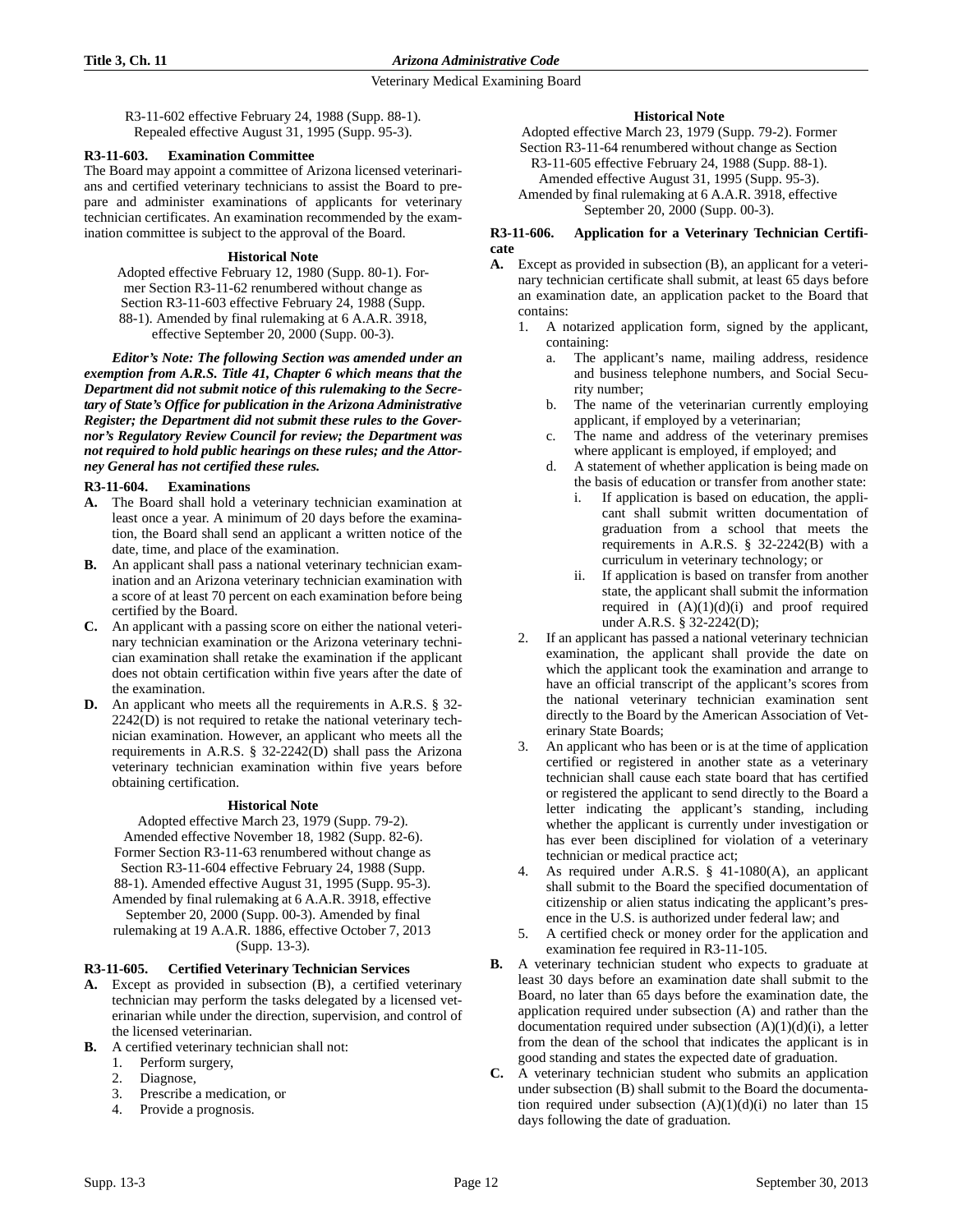### **Historical Note**

Adopted effective December 11, 1998 (Supp. 98-4). Amended by final rulemaking at 11 A.A.R. 5455, effective February 4, 2005 (Supp. 05-4). Amended by final rulemaking at 14 A.A.R. 3596, effective November 8, 2008 (Supp. 08-3). Amended by final rulemaking at 19 A.A.R. 1886, effective October 7, 2013 (Supp. 13-3).

*Editor's Note: The following Section was amended under an exemption from A.R.S. Title 41, Chapter 6 which means that the Department did not submit notice of this rulemaking to the Secretary of State's Office for publication in the Arizona Administrative Register; the Department did not submit these rules to the Governor's Regulatory Review Council for review; the Department was not required to hold public hearings on these rules; and the Attorney General has not certified these rules. These rules were subsequently repealed and new Section adopted under the regular rulemaking process.*

### **R3-11-607. Renewal of Veterinary Technician Certificate**

- **A.** No later than February 1 of every odd-numbered year, a certificate holder shall submit:
	- 1. A signed and dated renewal application form, which is provided to the certificate holder by the Board, containing the following information:
		- a. The certificate holder's name, residence address, work address, and work telephone number;
		- b. A statement of whether, within the two-year period preceding the renewal date, the certificate holder has been charged with a felony or any misdemeanor involving conduct that may affect patient health and safety including:
			- i. The charged felony or misdemeanor;
			- ii. The city, county, and state where the felony or misdemeanor took place;
			- iii. The court having jurisdiction over the felony or misdemeanor;
			- iv. Whether the charges were dismissed;
			- v. The date of the conviction;
			- vi. Whether the conviction was set aside;
			- vii. Notice of expungement, if applicable;
			- viii. Notice of restoration of civil rights, if applicable; and
			- ix. Probation officer's name, address, and telephone number, if applicable; and
		- c. A statement by the certificate holder that the information contained on the renewal form is true and correct.
	- 2. The written documentation of continuing education required under R3-11-403;
	- 3. If the documentation previously submitted under R3-11-  $606(A)(4)$  was a limited form of work authorization issued by the federal government, evidence that the work authorization has not expired; and
	- 4. The fee required by the Board under R3-11-105.
- **B.** A certificate holder who fails to submit the certificate renewal fee and information required under subsection (A) before February 1 of every odd-numbered year:
	- 1. Forfeits all privileges and rights extended by the certificate, and
	- 2. Shall immediately cease performing veterinary technician services until the certificate holder:
		- a. Complies with the requirements of subsection (A), and
		- b. Pays the delinquency fee required under R3-11-105 in addition to the certificate renewal fee.

### **Historical Note**

Adopted effective November 18, 1982 (Supp. 82-6). Amended subsection (C) effective November 27, 1984 (Supp. 84-6). Former Section R3-11-66 renumbered without change as Section R3-11-607 effective February 24, 1988 (Supp. 88-1). Amended effective August 31, 1995 (Supp. 95-3). Section repealed; new Section adopted effective December 11, 1998 (Supp. 98-4). Amended by final rulemaking at 6 A.A.R. 3918, effective September 20, 2000 (Supp. 00-3). Amended by final rulemaking at 14 A.A.R. 3596, effective November 8, 2008 (Supp. 08- 3). Amended by final rulemaking at 19 A.A.R. 1886, effective October 7, 2013 (Supp. 13-3).

### **ARTICLE 7. VETERINARY MEDICAL PREMISES AND EQUIPMENT**

# **R3-11-701. General Veterinary Medical Premises Standards**

A Responsible Veterinarian shall ensure that:

- 1. The physical plant of a veterinary medical premises conforms to state and local building and fire codes and local zoning requirements;
- 2. A veterinary medical premise's identification is visible to the public from the outside of its physical plant. The identification includes the hours of operation and shall be placed so that it is unobstructed from public view. If the hours of operation include hours after dusk, a means of illuminating the sign shall be provided and used during the hours of operation after dusk;
- 3. Floors, tables, countertops, sinks, and fixtures within the veterinary medical premises are made of nonporous materials that can be sanitized.
- Water and a means of achieving water temperatures from 32°F to 212°F is provided on the veterinary medical premises;
- 5. Refrigerated storage space, large enough to contain all deceased animals except livestock, is provided on the veterinary medical premises, pending necropsy and disposal pick-up or, in the case of a mobile unit, if requested by the client, arrangements are made for disposal of the body, except livestock;
- 6. Storage space is provided on the veterinary medical premises for biohazardous medical waste pending disposal pick-up;
- 7. If animals, other than livestock, will be housed on a veterinary medical premises, an individual compartment, equipped with a latch, for each animal housed on the veterinary medical premises is provided;
- 8. A sharps container is provided on the veterinary medical premises; and
- 9. A working scale is provided at the veterinary medical premises for use with animals other than livestock.

### **Historical Note**

Adopted effective April 26, 1984 (Supp. 84-2). Former Section R3-11-70 renumbered without change as Section

R3-11-701 effective February 24, 1988 (Supp. 88-1). Section repealed, new Section R3-11-701 renumbered from R3-11-702 and amended effective August 31, 1995 (Supp. 95-3). Section repealed; new Section adopted by final rulemaking at 6 A.A.R. 3918, effective September 20, 2000 (Supp. 00-3). Amended by final rulemaking at 14 A.A.R. 3596, effective November 8, 2008 (Supp. 08-

3). Amended by final rulemaking at 19 A.A.R. 1886, effective October 7, 2013 (Supp. 13-3).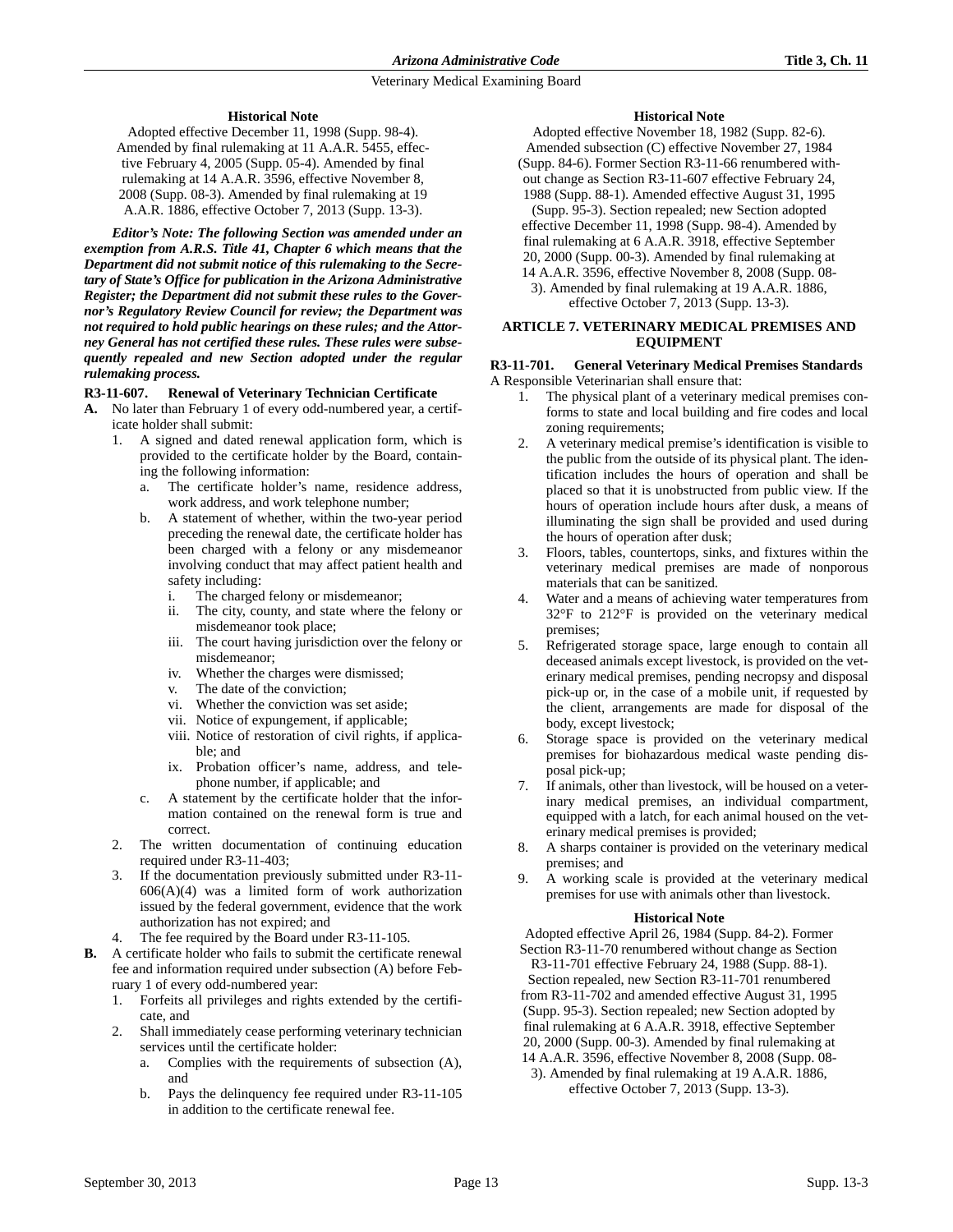# **R3-11-702. Equipment and Supplies**

A Responsible Veterinarian shall ensure that equipment and supplies are available on the veterinary medical premises of an adequate number and type to provide the veterinary medical services that are offered at the veterinary medical premises.

#### **Historical Note**

Section R3-11-71 adopted and renumbered as Section R3-11-702 effective February 24, 1988 (Supp. 88-1). Former Section R3-11-702 renumbered to R3-11-701, new Section R3-11-702 adopted effective August 31, 1995 (Supp. 95-3). Section repealed; new Section adopted by final rulemaking at 6 A.A.R. 3918, effective September 20, 2000 (Supp. 00-3). Amended by final rulemaking at 19 A.A.R. 1886, effective October 7, 2013 (Supp. 13-3).

#### **R3-11-703. Maintenance Standards for a Veterinary Medical Premises**

A Responsible Veterinarian shall ensure that:

- 1. All exits, corridors, and passageways inside and outside the veterinary medical premises are unobstructed at all times;
- 2. Combustible material such as paper, boxes, and rags are not allowed to accumulate inside or outside the veterinary medical premises;
- 3. Temperatures are maintained between 65°F and 90°F in each room where an animal, other than livestock, is treated or housed;
- 4. Floors, countertops, tables, sinks, and any other equipment or fixtures used in a veterinary medical premises are maintained in a clean condition and sanitized after contact with an animal or animal tissue; and
- 5. Animal compartments are cleaned and sanitized at least once every 24 hours when an animal, other than livestock, is being housed and after each animal, other than livestock, vacates the compartment.

### **Historical Note**

Renumbered from R3-11-704 and amended effective August 31, 1995 (Supp. 95-3). Section repealed; new Section adopted by final rulemaking at 6 A.A.R. 3918, effective September 20, 2000 (Supp. 00-3). Amended by final rulemaking at 19 A.A.R. 1886, effective October 7, 2013 (Supp. 13-3).

# **R3-11-704. Surgical Equipment**

In addition to complying with the requirements in this Article, if surgery is performed on a veterinary medical premises, a responsible veterinarian shall ensure that the following is provided on the veterinary medical premises:

- 1. Caps, masks, and sterile gloves and gowns;
- 2. Sterile surgical packs, including:
	- i. Drapes;
	- ii. Sponges; and
	- iii. Surgical instruments necessary to perform a surgical procedure;
- 3. An oxygen tank that contains oxygen sufficient for each animal to whom general anesthesia is administered;
- 4. A means of administering anesthesia for each animal that will receive general anesthesia;
- 5. A fixed or portable surgical light to illuminate the surgical site; and
- 6. A light for use if the surgical light will not operate.

### **Historical Note**

Adopted effective April 26, 1984 (Supp. 84-2). Former Section R3-11-73 amended and renumbered as Section R3-11-704 effective February 24, 1988 (Supp. 88-1). For-

mer Section R3-11-704 renumbered to R3-11-703, new Section R3-11-704 renumbered from R3-11-705 and amended effective August 31, 1995 (Supp. 95-3). Section repealed; new Section adopted by final rulemaking at 6 A.A.R. 3918, effective September 20, 2000 (Supp. 00-3).

### **R3-11-705. Mobile Clinics**

- **A.** Except for R3-11-701(1), R3-11-701(2), R3-11-701(5), and R3-11-701(6) the application process and standards contained in this Article apply to mobile clinics.
- **B.** A Responsible Veterinarian shall ensure that a mobile clinic has:
	- 1. An electrical power source;
	- 2. Storage space for biohazardous waste pending disposal pick-up; and
	- 3. Storage space, separate from storage space in subsection (B)(2), for the transportation of a deceased animal.

### **Historical Note**

Section R3-11-74 adopted and renumbered as Section R3-11-705 effective February 24, 1988 (Supp. 88-1). Former Section R3-11-705 renumbered to R3-11-704, new

Section R3-11-705 renumbered from R3-11-706 effective August 31, 1995 (Supp. 95-3). Amended by final rulemaking at 6 A.A.R. 3918, effective September 20, 2000 (Supp. 00-3). Amended by final rulemaking at 19 A.A.R. 1886, effective October 7, 2013 (Supp. 13-3).

### **R3-11-706. Mobile Units**

A Responsible Veterinarian shall:

- 1. Ensure that controlled substances and prescription-only drugs are maintained accessible only to authorized personnel,
- 2. Meet manufacturer's label requirements for the storage and handling of biologics and veterinary supplies and medications requiring temperature control, and
- 3. Maintain sterile surgical supplies and equipment.

### **Historical Note**

Section R3-11-75 adopted and renumbered as Section

R3-11-706 effective February 24, 1988 (Supp. 88-1). Former Section R3-11-706 renumbered to R3-11-705, new Section R3-11-706 renumbered from R3-11-707 and amended effective August 31, 1995 (Supp. 95-3).

Amended by final rulemaking at 6 A.A.R. 3918, effective September 20, 2000 (Supp. 00-3). Amended by final rulemaking at 19 A.A.R. 1886, effective October 7, 2013

(Supp. 13-3).

### **R3-11-707. Application for a Veterinary Medical Premises License**

An applicant for a veterinary medical premises license shall:

- 1. Submit the following to the Board:
	- a. A notarized application form, signed by the Responsible Veterinarian, that contains the information set forth in A.R.S. § 32-2272; and
	- b. The fee required in R3-11-105, payable by certified check or money order; and
	- 2. Pass an inspection conducted by the Board.

### **Historical Note**

Adopted effective April 26, 1984 (Supp. 84-2). Former Section R3-11-76 renumbered without change as Section R3-11-707 effective February 24, 1988 (Supp. 88-1). Renumbered to R3-11-706 effective August 31, 1995 (Supp. 95-3). New Section adopted effective December 11, 1998 (Supp. 98-4). Amended by final rulemaking at 19 A.A.R. 1886, effective October 7, 2013 (Supp. 13-3).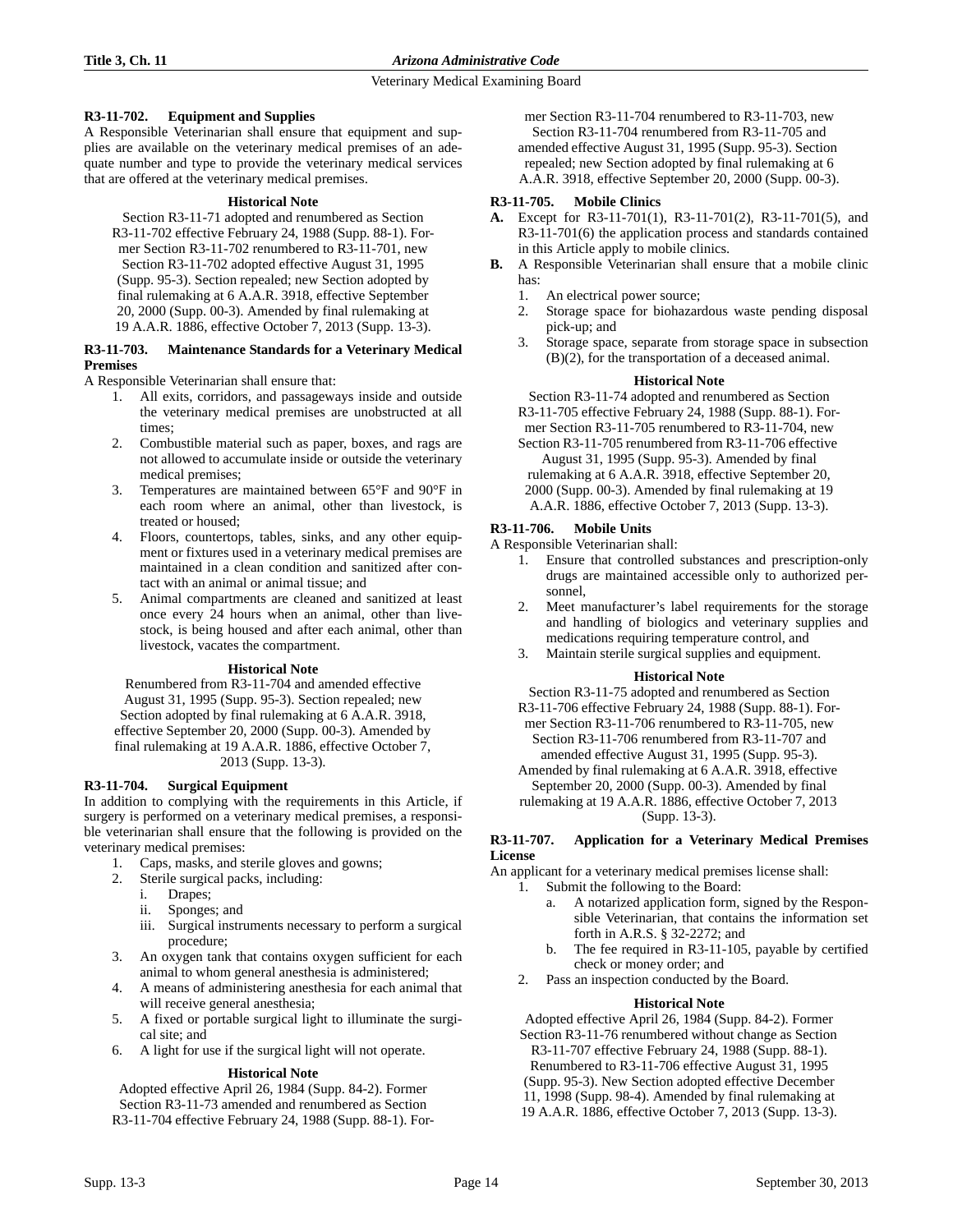### **ARTICLE 8. DRUG DISPENSING**

*Editor's Note: The following Section was adopted under an exemption from A.R.S. Title 41, Chapter 6 which means that the Department did not submit notice of this rulemaking to the Secretary of State's Office for publication in the Arizona Administrative Register; the Department did not submit these rules to the Governor's Regulatory Review Council for review; the Department was not required to hold public hearings on these rules; and the Attorney General has not certified these rules.* 

### **R3-11-801. Notification that Prescription-only Drugs or Controlled Substances May Be Available at a Pharmacy**

- **A.** A dispensing veterinarian shall notify an animal owner that some prescription-only drugs and controlled substances may be available at a pharmacy by:
	- 1. Stating the availability at or before the time of dispensing;
	- 2. Posting a written statement that is visible to the animal owner; or
	- Providing the animal owner with written notification.
- **B.** A dispensing veterinarian may provide a written, electronic, or telephonic prescription if requested by an animal owner and the dispensing veterinarian:
	- 1. Has a valid doctor-patient relationship with the animal, and
	- 2. Determines that providing the prescription is in the best interest of the animal.

#### **Historical Note**

Adopted effective August 31, 1995 (Supp. 95-3). Amended by final rulemaking at 6 A.A.R. 3918, effective September 20, 2000 (Supp. 00-3). Amended by final rulemaking at 19 A.A.R. 1886, effective October 7, 2013 (Supp. 13-3).

*Editor's Note: The following Section was adopted under an exemption from A.R.S. Title 41, Chapter 6 which means that the Department did not submit notice of this rulemaking to the Secretary of State's Office for publication in the Arizona Administrative Register; the Department did not submit these rules to the Governor's Regulatory Review Council for review; the Department was not required to hold public hearings on these rules; and the Attorney General has not certified these rules.*

### **R3-11-802. Labeling Requirements**

A veterinarian shall dispense a prescription-only drug or a controlled substance in a container bearing a legible label that sets forth all of the information required under A.R.S. § 32-2281(A)(1).

#### **Historical Note**

Adopted effective August 31, 1995 (Supp. 95-3). Amended by final rulemaking at 6 A.A.R. 3918, effective September 20, 2000 (Supp. 00-3). Amended by final rulemaking at 19 A.A.R. 1886, effective October 7, 2013 (Supp. 13-3).

### **R3-11-803. Packaging Requirements**

- **A.** A veterinarian shall dispense four ounces or less of a prescription-only drug in a childproof container unless the animal owner waives this requirement.
- **B.** A veterinarian shall dispense a controlled substance in a childproof container.
- **C.** A veterinarian may dispense more than four ounces of a bulk prescription-only drug in a non-childproof container.
- **D.** A veterinarian may dispense a prescription-only drug in the manufacturer's original dispensing package without repackaging the prescription-only drug in a child-proof container.

### **Historical Note**

New Section adopted by final rulemaking at 6 A.A.R. 3918, effective September 20, 2000 (Supp. 00-3). Amended by final rulemaking at 11 A.A.R. 5455, effective February 4, 2005 (Supp. 05-4).

### **R3-11-804. Reserved**

### **R3-11-805. Storage**

- **A.** A dispensing veterinarian shall store controlled substances under lock and key except for controlled substances that are authorized by a responsible veterinarian to be administered by personnel.
- **B.** A dispensing veterinarian shall store prescription-only drugs in an area to which members of the public are not allowed access unless accompanied by a veterinarian or a member of the veterinarian's staff.
- **C.** A dispensing veterinarian shall store prescription-only drugs and prescription-only devices in compliance with state and federal laws and in compliance with the manufacturer's requirements.

#### **Historical Note**

New Section adopted by final rulemaking at 6 A.A.R. 3918, effective September 20, 2000 (Supp. 00-3). Amended by final rulemaking at 11 A.A.R. 5455, effective February 4, 2005 (Supp. 05-4).

# **R3-11-806. Reserved**

### **R3-11-807. Dispensing a Controlled Substance or Prescription-only Drug**

- **A.** When dispensing a controlled substance:
	- 1. A dispensing veterinarian or personnel who are not veterinarians but who are authorized by a veterinarian may:
		- a. Select the controlled substance,
		- b. Count the quantity of the controlled substance, and
		- c. Place the controlled substance in a prescription container.
	- 2. Licensed or unlicensed personnel may:
		- a. Prepare labels,
		- b. Prepare drug containers for controlled substances, or
		- c. Record information required by state and federal laws.
	- 3. A dispensing veterinarian shall review the label of a repackaged controlled substance and the patient's medical record and ensure that the label complies with R3-11- 502 and state and federal laws before the controlled substance is dispensed.
- **B.** When dispensing a prescription-only drug:
	- 1. A dispensing veterinarian or personnel who are not veterinarians but who are authorized by a veterinarian may:
		- a. Repackage prescription-only drugs,
		- b. Prepare labels,
		- c. Prepare containers for prescription-only drugs, or
		- d. Record information required by state or federal laws.
	- The dispensing veterinarian authorizing the dispensing shall ensure that records are maintained according to R3-  $11-502(K)$  and R3-11-502(L) and all state and federal laws are followed.

#### **Historical Note**

New Section adopted by final rulemaking at 6 A.A.R. 3918, effective September 20, 2000 (Supp. 00-3).

Amended by final rulemaking at 11 A.A.R. 5455, effective February 4, 2005 (Supp. 05-4). Amended by final

rulemaking at 12 A.A.R. 4070, effective December 4,

2006 (Supp. 06-4).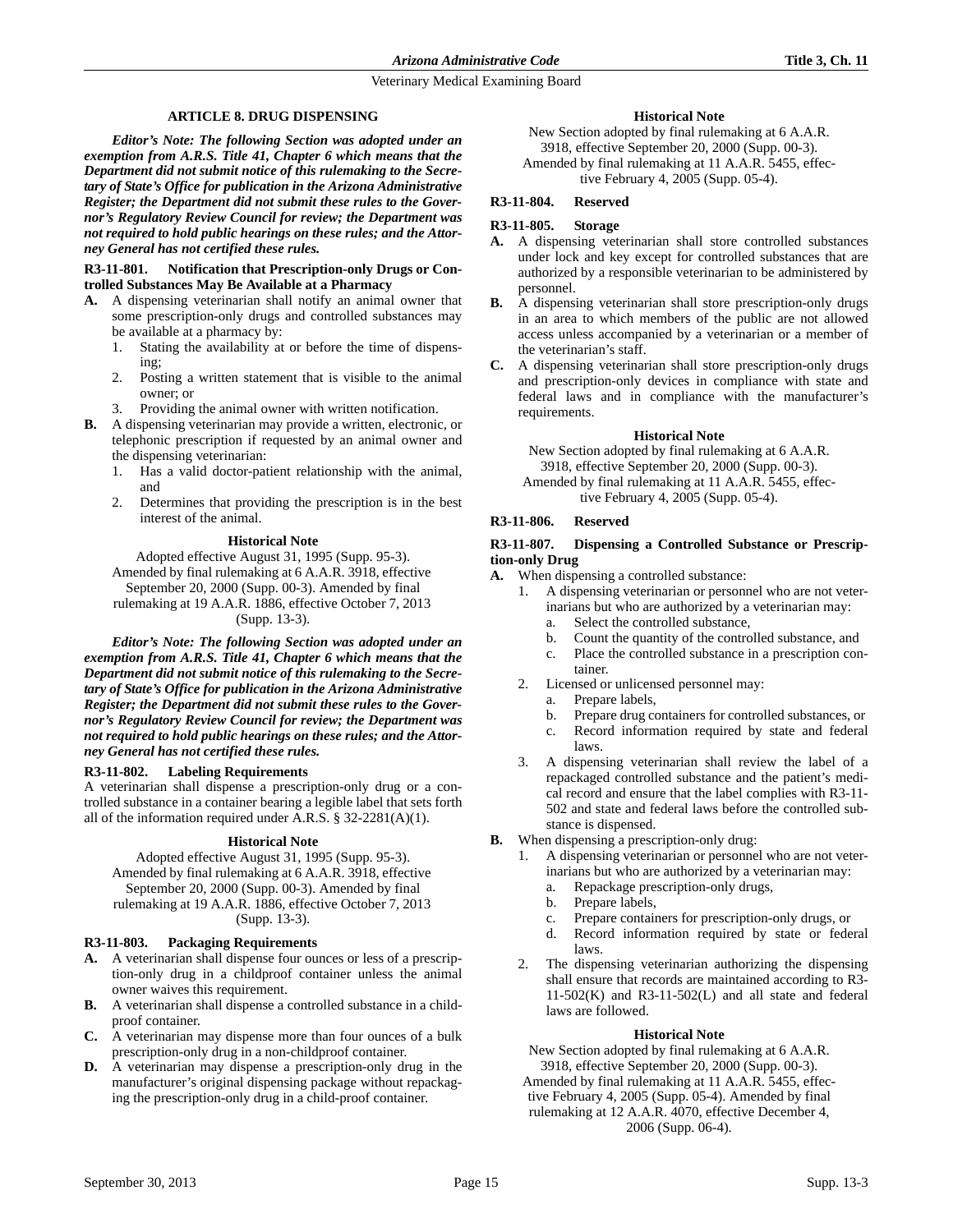# **ARTICLE 9. INVESTIGATIONS AND HEARINGS**

# **R3-11-901. Investigations of Alleged Violations**

- **A.** A person may notify the Board of an alleged violation of A.R.S. §§ 32-2201 through 32-2296 and this Chapter. The Board also may initiate a complaint on its own motion.
- **B.** The Board shall send a written notice to the licensee or certificate holder who is the subject of a complaint. The licensee or certificate holder shall provide a written response and all relevant records or documents concerning the complaint if requested by the Board, no later than 15 days from the date of the notice. If a medical record is relevant to the complaint, the licensee or certificate holder shall ensure that the version of the medical record provided to the Board is typewritten.
- **C.** The Board may request the licensee or certificate holder to reply to any statements or documents the Board receives concerning a complaint. If the Board requests the licensee or certificate holder to provide the Board with additional information concerning a complaint, the licensee or certificate holder shall respond in writing within 15 days from the date of the request.
- **D.** The Board may request the complainant and other witnesses or the licensee or certificate holder to appear before the Board to assist in the Board's investigation.

# **Historical Note**

New Section adopted by final rulemaking at 6 A.A.R. 3918, effective September 20, 2000 (Supp. 00-3). Amended by final rulemaking at 12 A.A.R. 4070, effective December 4, 2006 (Supp. 06-4). Amended by final rulemaking at 19 A.A.R. 1886, effective October 7, 2013 (Supp. 13-3).

# **R3-11-902. Informal Interview**

- **A.** The Board shall conduct an informal interview under A.R.S. § 32-2234, 32-2249, 32-2274, or 32-2294 as follows:
	- 1. The Board shall send a written notice of the informal interview to the licensee or certificate holder by personal service or certified mail, return receipt requested, at least 20 days before the informal interview. The Board shall ensure that the notice contains:
		- a. The time, place, and date of the informal interview;
		- b. An explanation of the informal nature of the interview;
		- c. A statement of the subject matter or issues involved;
		- d. The licensee's or certificate holder's right to appear with or without the assistance of an attorney;
		- e. A notice that if a licensee or certificate holder fails to appear at the informal interview, the informal interview may be held in the licensee's or certificate holder's absence; and
		- f. The licensee's or certificate holder's right to a formal hearing held according to A.R.S. § 32-2234, 32- 2249, 32-2274, or 32-2294.
	- 2. During the informal interview:
		- a. The Board may:
			- i. Swear in the licensee or certificate holder and all witnesses;
			- ii. Question the licensee or certificate holder and all witnesses; and
			- iii. Deliberate.
		- b. The licensee or certificate holder may question witnesses.
	- 3. At the conclusion of the informal interview the Board may:
		- a. Order additional investigation;
		- b. Order another informal interview;
		- c. Dismiss the complaint;
- d. Impose disciplinary sanctions authorized by A.R.S. § 32-2234, 32-2249, 32-2274, or 32-2294 if a violation is found; or
- e. Order a formal hearing on the complaint.
- **B.** The Board shall issue written findings of fact, conclusions of law, and order of the Board no later than 60 days from the date of the conclusion of the informal interview.
- **C.** A licensee, certificate holder, or the Board may seek a rehearing or review of a Board decision as stated in A.A.C. R3-11- 904 or A.R.S. § 41-1092.02.

# **Historical Note**

New Section adopted by final rulemaking at 6 A.A.R. 3918, effective September 20, 2000 (Supp. 00-3). Amended by final rulemaking at 11 A.A.R. 5455, effective February 4, 2005 (Supp. 05-4). Amended by final rulemaking at 13 A.A.R. 513, effective April 7, 2007 (Supp. 07-1). Amended by final rulemaking at 19 A.A.R. 1886, effective October 7, 2013 (Supp. 13-3).

# **R3-11-903. Formal Hearing**

- **A.** If a formal hearing under A.R.S. § 32-2234, 32-2249, 32-2274, or 32-2294 is to be held before an administrative law judge, the requirements in A.R.S. § 41-1092 through 41-1092.11 apply.
- **B.** If a formal hearing under A.R.S. § 32-2234, 32-2249, 32-2274, or 32-2294 is to be held directly before the Board, the requirements in A.R.S. § 41-1092 through 41-1092.11 and the following apply:
	- 1. The Board shall provide a written complaint and notice of formal hearing to a licensee or certificate holder at the licensee's or certificate holder's last known address of record, by personal service or certified mail, return receipt requested at least 30 days before the date set for the formal hearing;
	- 2. A licensee or certificate holder served with a complaint and notice of hearing shall file an answer by the date specified in the notice of hearing admitting or denying the allegations in the complaint;
	- 3. A complaint and notice of hearing may be amended at any time. The Board shall send written notice of any changes in the complaint and notice of hearing to the licensee or certificate holder at least 20 days before a formal hearing;
	- 4. The licensee or certificate holder may appear at the formal hearing with or without the assistance of an attorney. If the licensee or certificate holder fails to appear, the Board may hold the formal hearing in the licensee's or certificate holder's absence;
	- 5. The Board may conduct a formal hearing without adherence to the rules of procedure or rules of evidence used in civil proceedings. At the formal hearing, the Board shall rule on the procedure to be followed and admissibility of evidence; and
	- 6. The Board shall send a written decision that includes written findings of fact, conclusions of law, and order to the licensee or certificate holder within 60 days after the formal hearing is concluded. The licensee, certificate holder, or Board may seek rehearing or review of the order according to A.A.C. R3-11-904 or A.R.S. § 41- 1092.02.

# **Historical Note**

New Section adopted by final rulemaking at 6 A.A.R. 3918, effective September 20, 2000 (Supp. 00-3).

Amended by final rulemaking at 11 A.A.R. 5455, effective February 4, 2005 (Supp. 05-4). Amended by final rulemaking at 13 A.A.R. 513, effective April 7, 2007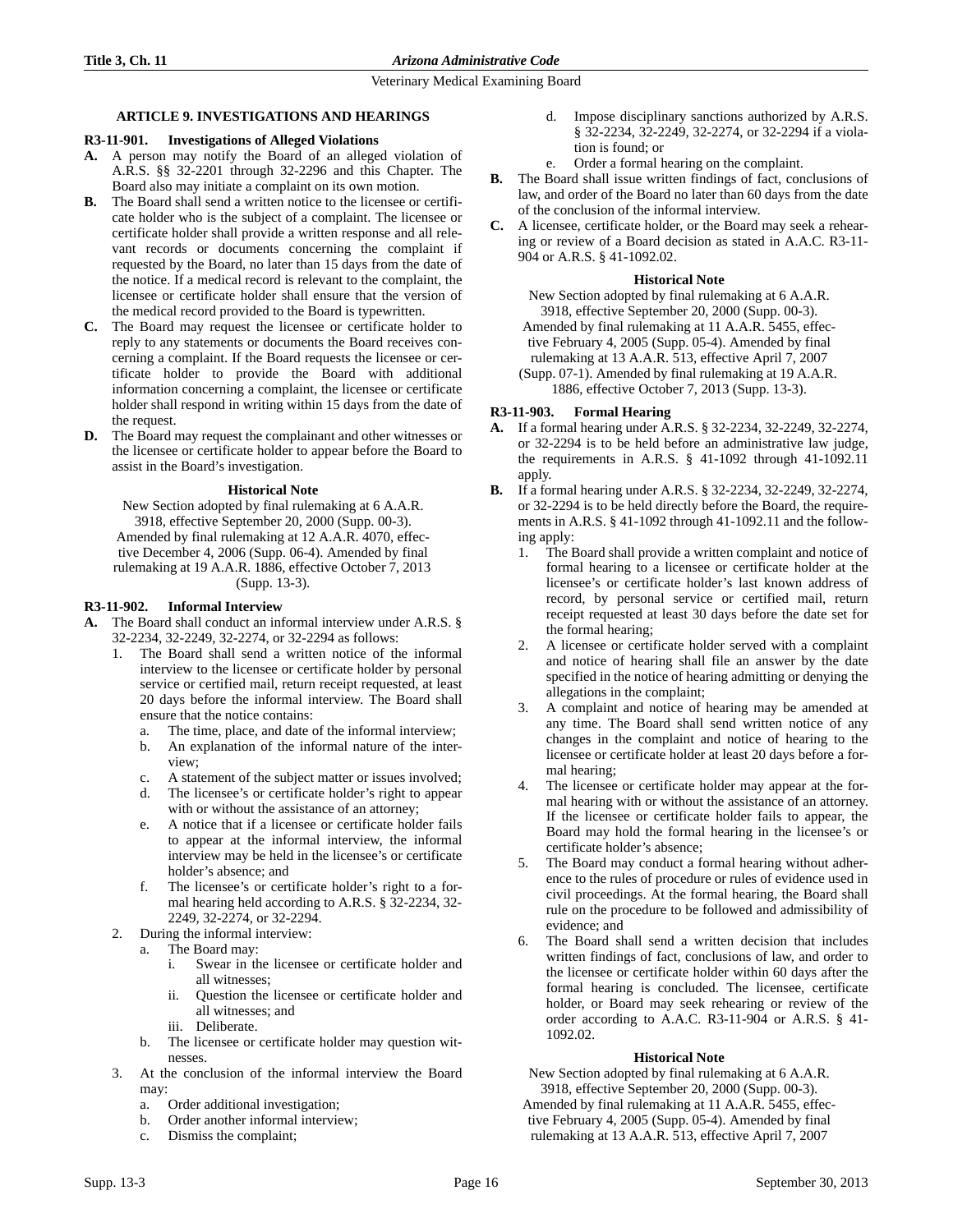(Supp. 07-1). Amended by final rulemaking at 19 A.A.R. 1886, effective October 7, 2013 (Supp. 13-3).

### **R3-11-904. Rehearing or Review of Decisions**

- **A.** Except as provided in subsection (F), a party who is aggrieved by a decision issued by the Board may file with the Board, not later than 30 days after service of the decision, a written motion for rehearing or review of the decision specifying the grounds for rehearing or review. For purposes of this Section, a decision is considered to have been served when personally delivered to the party's last known address or mailed by certified mail to the party or the party's attorney.
- **B.** A party filing a motion for rehearing or review under this rule may amend the motion at any time before it is ruled upon by the Board. Other parties may file a response within 15 days after the date the motion for rehearing or review is filed. The Board may require that the parties file supplemental memoranda explaining the issues raised in the motion and may permit oral argument.
- **C.** The Board may grant a rehearing or review of the decision for any of the following causes materially affecting the party's rights:
	- 1. Irregularity in the proceedings of the Board or an abuse of discretion, which deprived the party of a fair hearing;
	- 2. Misconduct of the Board or its hearing officer or the prevailing party;
	- 3. Accident or surprise that could not have been prevented by ordinary prudence;
	- 4. Newly-discovered material evidence that could not with reasonable diligence have been discovered and produced at the original hearing;
	- 5. Excessive or insufficient penalties;
	- 6. Error in the admission or rejection of evidence or other errors of law occurring at the administrative hearing; or
	- 7. That the findings of fact or decision is not supported by the evidence or is contrary to law.
- **D.** The Board may affirm or modify its decision or grant a rehearing to any party on all or part of the issues for any of the reasons in subsection (C). An order granting a rehearing or review shall specify the grounds for the rehearing or review.
- **E.** Not later than 30 days after a decision is issued by the Board, the Board may, on its own initiative, grant a rehearing or review of its decision for any of the reasons in subsection (C). An order granting a rehearing shall specify the grounds for the rehearing or review.
- **F.** If the Board makes specific findings that the immediate effectiveness of a decision is necessary for the immediate preservation of public health and safety and determines that a rehearing or review of the decision is impracticable, unnecessary or contrary to the public interest, the decision may be issued as a final decision without an opportunity for a rehearing or review. If a decision is issued as a final decision without an opportunity for rehearing or review, the aggrieved party shall make an application for judicial review of the decision within the time limits permitted for an application for judicial review of the Board's final decision at A.R.S. § 41-1092.02.
- **G.** The Board shall rule on the motion for rehearing or review within 15 days after the response has been filed, or at the Board's next meeting after the motion is received, whichever is later. If a motion for rehearing or review is granted, the Board shall hold the rehearing or review within 90 days from the date the Board issues the order for rehearing or review.

### **Historical Note**

New Section adopted by final rulemaking at 6 A.A.R. 3918, effective September 20, 2000 (Supp. 00-3).

Amended by final rulemaking at 11 A.A.R. 5455, effective February 4, 2005 (Supp. 05-4).

### **R3-11-905. Depositions, Issuance of Subpoenas, Service**

- **A.** A party desiring to take the deposition of a witness who is unable to attend a hearing before the Board shall submit a request to take a deposition of an unavailable witness to the Board.
	- 1. If the Board grants the request to take a deposition of an unavailable witness, the party may proceed to take the deposition of the witness by complying with the Arizona Rules of Civil Procedure.
	- 2. The Board may, in its discretion, designate the time and place before whom the deposition may be taken.
	- 3. The party requesting the deposition shall bear the expense of the deposition.
- **B.** A subpoena may be issued as follows:
	- 1. If a hearing is to be conducted by the Board, the Board may issue a subpoena for the attendance of a witness or the production of books, records, documents and other evidence according to A.R.S. § 32-2237(F).
		- a. The Board shall serve a subpoena on each party at least 10 days before the hearing date.
		- b. A party shall submit a written request for a subpoena with the Board. The party shall submit the request in the time necessary to allow compliance with subsection  $(B)(1)(a)$ .
		- c. The party requesting service of a subpoena shall bear the expense of the service of the subpoena.
	- 2. If a hearing is to be conducted by an administrative law judge, a subpoena is issued by the Office of Administrative Hearings according to A.R.S. § 41-1092.02.
- **C.** Service of any decision, order, notice, subpoena, or other process may be made personally in the same manner as provided for service of process in a civil action, or may be mailed by certified mail, postage prepaid, to the last address of record with the Board.
	- 1. Personal service is effective on the date received. Service by certified mail is effective when deposited in the United States mail.
	- 2. Service upon an attorney for a party constitutes service upon the party.
	- 3. Proof of service may be made by the affidavit or oral testimony of the process server.

### **Historical Note**

New Section adopted by final rulemaking at 6 A.A.R. 3918, effective September 20, 2000 (Supp. 00-3).

### **ARTICLE 10. ANIMAL CREMATORY MINIMUM STANDARDS**

### **R3-11-1001. Definitions**

### In this Article:

"Animal remains" means the body or part of the body of a dead animal in any stage of decomposition.

"Authorizing agent" means an individual legally entitled to authorize the cremation of animal remains.

"Communal cremation" means remains from multiple animals are in the cremation chamber without any form of separation or identification during the cremation process.

"Cremated remains or ashes" means the residual of animal remains recovered after completion of the cremation process.

"Cremation chamber" means the enclosed space within which the cremation process takes place.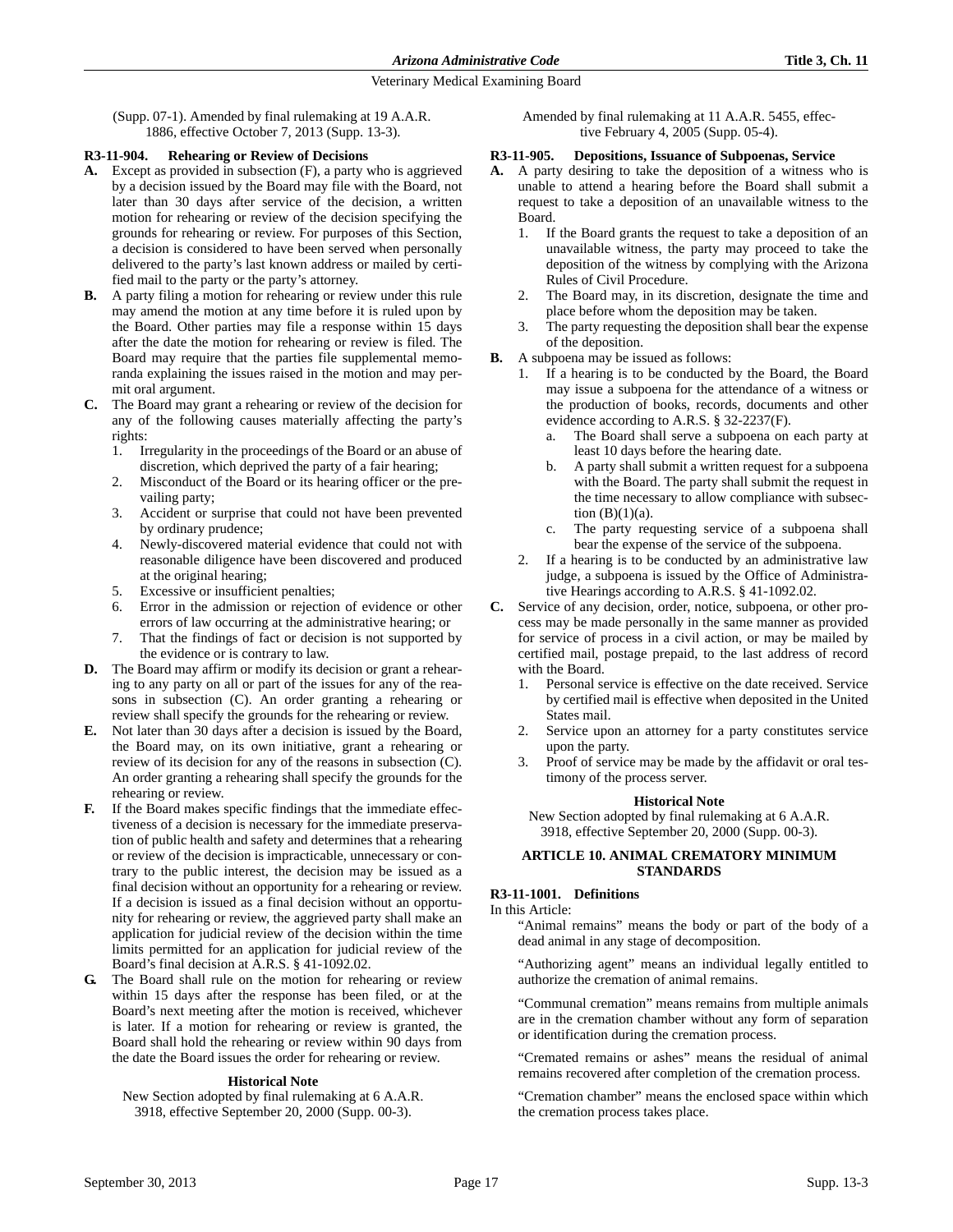"Individual cremation" means the remains of each animal are separated and placed in a mapped location in the cremation chamber during the cremation procedure.

"Major changes in the scope of animal crematory services," as used in A.R.S. § 32-2292(C), means an increase or decrease in the number of retorts or the addition of services offered or provided by an animal crematory licensed under this Article.

"Operator" means the individual who is responsible for the day-to-day operation of an animal crematory licensed under this Article.

"Owner" means the person named under A.R.S. § 32-  $2292(B)(2)$ .

"Private cremation" means the remains of only one animal are placed in the cremation chamber.

"Process" means to reduce identifiable bone fragments remaining after cremation to unidentifiable cremated remains.

"Renewal period" means the two years between January 1 of an odd-number year and December 31 of an even-numbered year.

"Responsible Owner" means the person designated by the crematory owner to be responsible to the Board for the operation of the animal crematory.

"Retort" means the machine used to cremate animal remains.

### **Historical Note**

New Section made by final rulemaking at 13 A.A.R. 513, effective April 7, 2007 (Supp. 07-1). Amended by final rulemaking at 19 A.A.R. 1886, effective October 7, 2013 (Supp. 13-3).

# **R3-11-1002. Obtaining an Animal Crematory License**

- **A.** A person shall not provide or represent to provide animal cremation services before submitting to the Board an application and the fee required under subsection (B).
- **B.** To obtain an animal crematory license, the Responsible Owner of an animal crematory shall:
	- 1. Submit an application, using a form obtained from the Board, which provides, but is not limited to, the following information:
		- a. Name of the animal crematory;
		- b. Address of the fixed location of the animal crematory;
		- c. Name of the person owning the animal crematory:
			- i. If the owner is an individual, that individual's name;
			- ii. If the owner is a partnership, the names of all partners; and
			- iii. If the owner is corporation or another business form, the names of all individuals owning at least 10 percent of the business;
		- d. For each individual identified under subsection  $(B)(1)(c)$ :
			- i. Residential address; and
			- ii Documentation of citizenship or alien status, specified under A.R.S. § 41-1080(A), indicating the individual's presence in the U.S. is authorized under federal law.
		- Names of all operators;
		- f. A description of all services that will be provided or offered by the animal crematory;
		- g. A description of the animal crematory premises;
		- h. A description of any cremation equipment; and
		- k. Name and signature of the Responsible Owner;
- 2. Submit the fee required under R3-11-1004(1);
- 3. Submit evidence that all operators have received training in the safe and proper operation of the crematory from the manufacturer of the retort or other provider;
- 4. Submit a copy of every application for or license or permit issued for the animal crematory to operate in this state; and
- Schedule an inspection of the animal crematory by a Board designee.

### **Historical Note**

New Section made by final rulemaking at 13 A.A.R. 513, effective April 7, 2007 (Supp. 07-1). Amended by final rulemaking at 19 A.A.R. 1886, effective October 7, 2013 (Supp. 13-3).

# **R3-11-1003. Renewing an Animal Crematory License**

- **A.** An animal crematory license expires on December 31 of every even-numbered year.
- **B.** A Responsible Owner that fails to submit a renewal application and the fee required under R3-11-1004(2) to the Board on or before December 31 of an even-numbered year shall cease providing animal cremation services until a renewal application is submitted.
- **C.** To renew an animal crematory license, the Responsible Owner shall submit to the Board, between October 1 and December 31 of an even-numbered year:
	- 1. A renewal application that provides the following information:
		- a. Name of the animal crematory;
		- b. Address of the fixed location of the animal crematory;
		- c. Name of the owner of the animal crematory:
			- i. If the owner is an individual, that individual's name;
			- ii. If the owner is a partnership, the names of all partners; and
			- iii. If the owner is corporation or another business form, the names of all individuals owning at least 10 percent of the business;
		- d. For individuals named under subsection  $(C)(1)(c)$ , if the documentation previously submitted under R3-  $11-1002(B)(1)(d)(ii)$  was a limited form of work authorization issued by the federal government, evidence that the work authorization has not expired;
		- e. Names of all operators; and
		- f. Signature of the Responsible Owner; and
	- 2. The fee required under R3-11-1004(2)
- **D.** If a renewal application is not submitted as required under subsection (C) but is submitted before February 1 following expiration on the previous December 31, the Responsible Owner shall include with the renewal application an affirmation that animal cremation services were not provided at the animal crematory after the animal crematory license expired on the previous December 31.
- **E.** If a renewal application is not submitted under either subsection (C) or (D), the Responsible Owner may have the animal crematory re-licensed within one year following expiration only by:
	- 1. Submitting the renewal application and fee required under subsection (C);
	- 2. Submitting the affirmation required under subsection (D); and
	- 3. Submitting the penalty required under R3-11-1004(3).
- **F.** If a renewal application is not submitted under subsection (C), (D), or (E), the Responsible Owner may have the animal crematory re-licensed only by complying with R3-11-1002.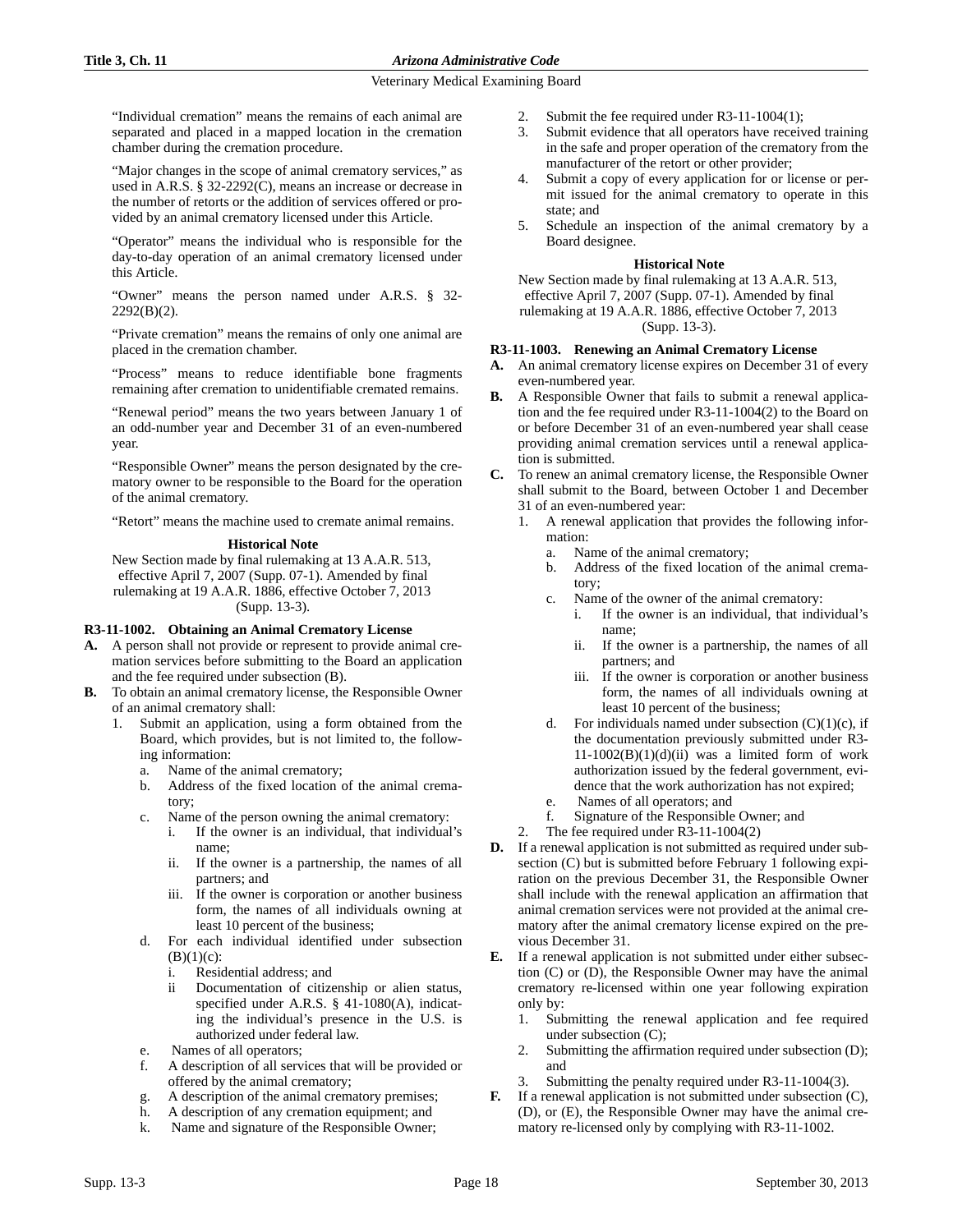### **Historical Note**

New Section made by final rulemaking at 13 A.A.R. 513, effective April 7, 2007 (Supp. 07-1). Amended by final rulemaking at 19 A.A.R. 1886, effective October 7, 2013 (Supp. 13-3).

### **R3-11-1004. Fees**

Under the authority provided by A.R.S. § 32-2207(9), the Board establishes and shall collect the following fees:

- 1. Animal crematory license: \$400;
- 2. Renewal of an animal crematory license: \$400; 3. Penalty for license renewal after January 31 following
- expiration: \$100; and
- 4. Duplicate license: \$10.

### **Historical Note**

New Section made by final rulemaking at 13 A.A.R. 513, effective April 7, 2007 (Supp. 07-1).

#### **R3-11-1005. Minimum Standards for an Animal Crematory** The owner shall ensure that:

- 1. The animal crematory complies with all federal, state, and local laws;
- The animal crematory is at a fixed location;
- 3. The retort is constructed to withstand temperatures high enough to reduce animal remains to bone fragments yet protect persons and property from damage from excessive heat or harmful emissions;
- 4. The retort is shielded from public view;
- 5. The retort is competently installed. If the retort is installed in Arizona after the effective date of this Article, the retort shall be installed according to the manufacturer's recommendations and in accordance with all state, federal, and local laws and ordinances;
- 6. If the retort is inside a building:
	- a. It is vented to the outside of the building; and
	- b. There is adequate exhaust to prevent heat buildup;
- 7. The cremation chamber receives fresh air to aid in combustion;
- 8. The animal crematory has a storage facility that:
	- a. Chills animal remains to at least 40 °F;
	- b. Is secure from access by unauthorized individuals; and
	- c. Preserves the dignity of the animal remains;
- 9. The animal crematory has the equipment and supplies necessary to conduct cremations in a manner that protects the health and safety of crematory employees and the public; and
- 10. All city, county, and other building codes, restrictions, and guidelines applicable to the animal crematory are followed.

### **Historical Note**

New Section made by final rulemaking at 13 A.A.R. 513, effective April 7, 2007 (Supp. 07-1). Amended by final rulemaking at 19 A.A.R. 1886, effective October 7, 2013 (Supp. 13-3).

# **R3-11-1006. Minimum Operating Standards for an Animal Crematory**

The owner shall ensure that:

- 1. The animal crematory accepts delivery of animal remains only from:
	- a. The owner of the animal remains;
	- b. An animal shelter or humane society;
	- c. A veterinarian licensed under this Chapter;
	- d. An individual or entity with whom the animal crematory has a written contract regarding collection, pick-up, or delivery services;
- e. An authorized agent of a person described under subsections  $(1)(a)$  through  $(1)(d)$ ; or
- f. A state, county, city, or other corporation authorized to remove dead animals.
- 2. Animal remains that cannot be cremated immediately upon receipt are placed in the storage facility described in R3-11-1005(8) but for no more than 30 days;
- 3. If animal remains are submitted for individual cremation:
	- a. The animal remains are cremated separate from other animal remains;
	- b. The cremated remains are not commingled with other cremated remains;
	- c. The cremated remains are removed from the cremation chamber to the extent feasible and placed in an appropriately sized and securely closed container;
	- d. A label containing the following information is permanently affixed to the container in which the cremated remains are placed:
		- i. Name of the crematory,
		- ii. Name of the animal cremated, and
		- iii. Date of cremation; and
	- e. The cremated remains are disposed according to instructions from the authorizing person or agent;
- 4. All animal remains submitted for cremation are cremated;
- 5. Animal remains that are communally cremated are disposed of in a legal manner;
- 6. The cremation chamber is:
	- a. Operated in a safe and sanitary manner and maintained so the cremation chamber functions in an effective and efficient manner; or
	- b. Operated and maintained according to the manufacturer's recommendations if the retort is installed in Arizona after the effective date of this Article;
- 7. Employees of the animal crematory who handle animal remains use universal precautions and exercise reasonable care to minimize the risk of injury or transmitting communicable disease; and
- 8. Instructions for operation of the cremation chamber, including emergency shut-down procedures, are located at the animal crematory and easily accessible.

### **Historical Note**

New Section made by final rulemaking at 13 A.A.R. 513, effective April 7, 2007 (Supp. 07-1). Amended by final rulemaking at 19 A.A.R. 1886, effective October 7, 2013

(Supp. 13-3).

# **R3-11-1007. Written Procedures Required**

- **A.** The Responsible Owner shall ensure that the animal crematory has written procedures regarding the manner in which:
	- 1. Animal remains are identified from the time the animal crematory accepts delivery of the animal remains until the cremated remains are released according to instructions from the authorizing person or agent;
	- 2. Authorization to cremate is obtained and documented;
	- 3. The cremation chamber is loaded and unloaded;
	- 4. Cremated remains are processed;
	- 5. Cremated remains, including unclaimed cremated remains, are returned to the authorized agency or disposed of; and
	- 6. Records are to be completed and maintained for three years from the date of service.
- **B.** The Responsible Owner shall ensure that all employees involved in providing animal cremation services are familiar with and follow the required procedures.
- **C.** The Responsible Owner shall make these written procedures available for inspection by the Board upon request.